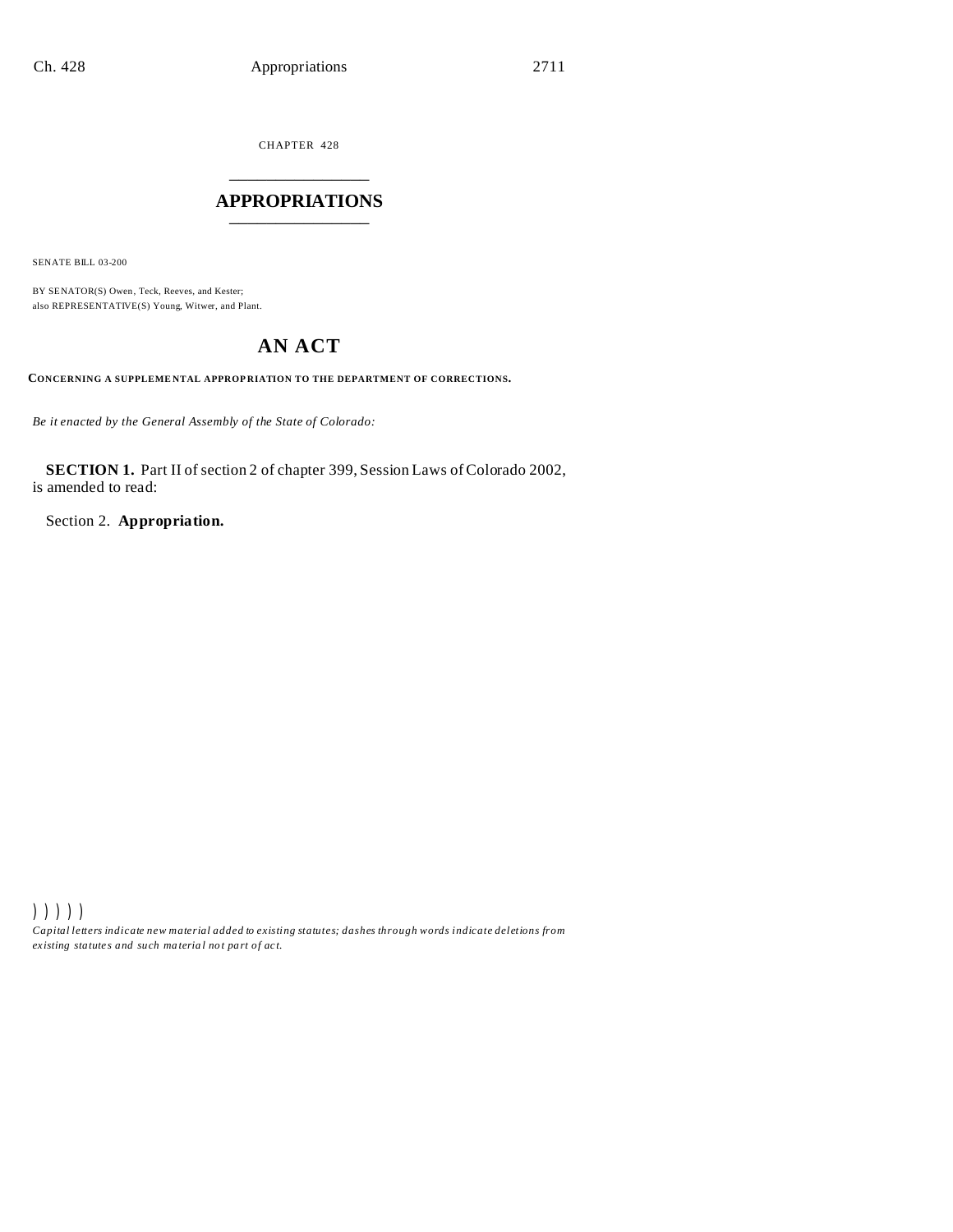## Ch. 428

# Appropriations

|          |       |                | APPROPRIATION FROM |              |               |              |  |
|----------|-------|----------------|--------------------|--------------|---------------|--------------|--|
| ITEM &   | TOTAL | <b>GENERAL</b> | GENERAL            | CASH         | CASH          | FEDERAL      |  |
| SUBTOTAL |       | <b>FUND</b>    | <b>FUND</b>        | <b>FUNDS</b> | <b>FUNDS</b>  | <b>FUNDS</b> |  |
|          |       |                | <b>EXEMPT</b>      |              | <b>EXEMPT</b> |              |  |
|          |       |                |                    |              |               |              |  |

PART II

DEPARTMENT OF CORRECTIONS

#### (1) MANAGEMENT

|  |  | (A) Executive Director's Office Subprogram <sup>7</sup> |
|--|--|---------------------------------------------------------|
|  |  |                                                         |

| Personal Services        | 4,361,415    | 4,279,920    |                       | $81,495(T)^{3}$        |
|--------------------------|--------------|--------------|-----------------------|------------------------|
|                          | 3,965,567    | 3,909,018    |                       | $56,549(T)^{a}$        |
|                          |              | $(70.5$ FTE) |                       | $(1.7$ FTE)            |
|                          |              | $(65.3$ FTE) |                       |                        |
| Health, Life, and Dental | 14,464,220   | 13,976,534   | $2,722^{\circ}$       | 484,964°               |
|                          | 11,175,514   | 10,781,413   | $18,735^b$            | 375,366 <sup>c</sup>   |
| Short-term Disability    | 235,580      | 226,837      | $529^{d}$             | $8,214^{\circ}$        |
|                          | 194,416      | 186,819      | 442 <sup>d</sup>      | $7,155^{\circ}$        |
| Salary Survey and Senior |              |              |                       |                        |
| <b>Executive Service</b> | 13, 345, 147 | 12,781,125   | 56,623                | 507,399 <sup>f</sup>   |
|                          | 12,787,777   | 12,238,688   | $41,690^\circ$        |                        |
| Performance-based Pay    |              |              |                       |                        |
| Awards                   | 3,653,191    | 3,519,213    | $14,550$ <sup>s</sup> | $119,428$ <sup>h</sup> |
|                          | 3,521,171    | 3,391,600    | $10,143^s$            |                        |
| Shift Differential       | 5,766,442    | 5,704,146    |                       | 62,296°                |
|                          | 5,566,436    | 5,504,140    |                       |                        |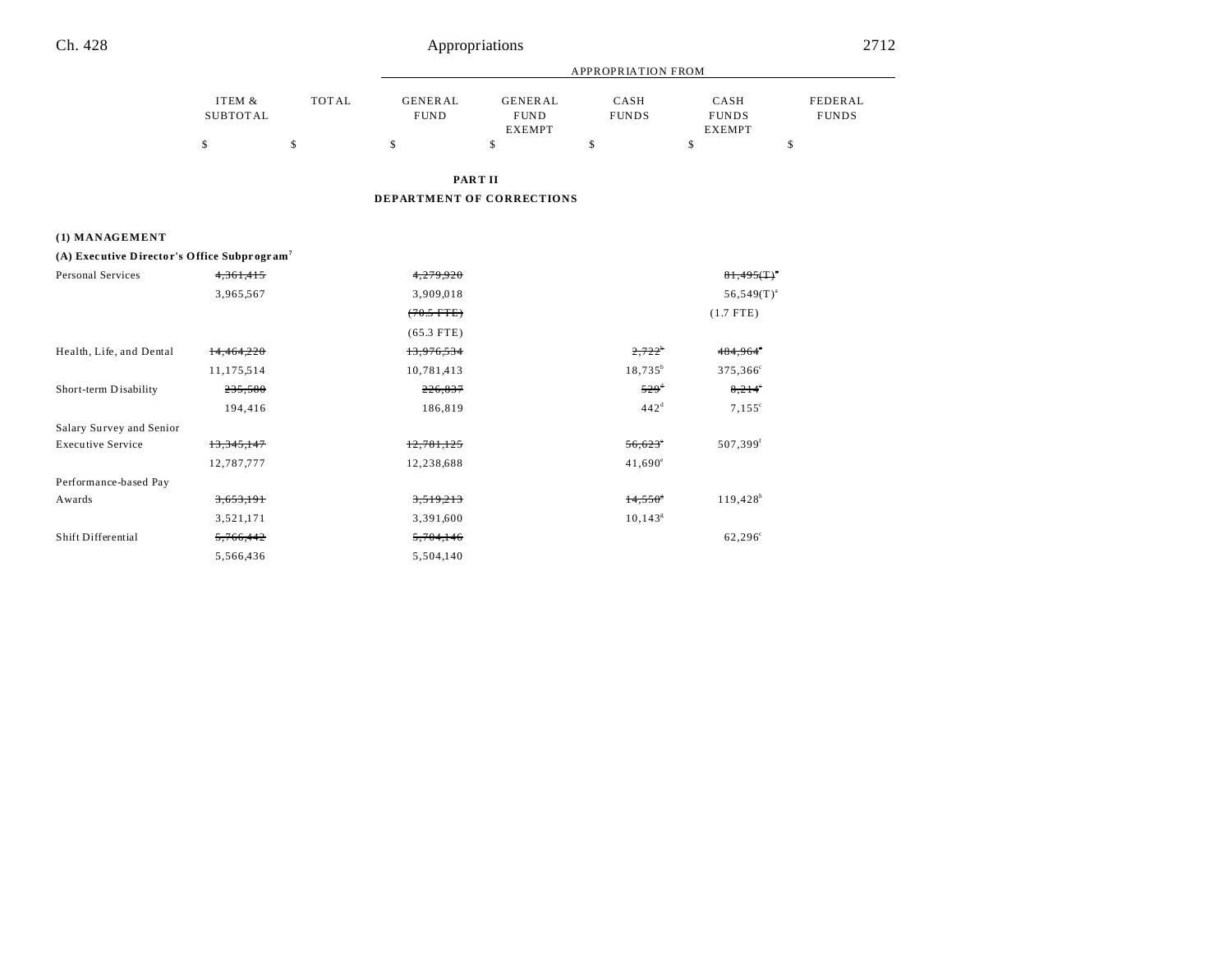| Workers' Compensation     | 3,751,220                | 3,622,690     |           | $128,530^{\circ}$ |
|---------------------------|--------------------------|---------------|-----------|-------------------|
| <b>Operating Expenses</b> | 403,173                  | 399,869       |           | 3,304(T)          |
|                           | 396,807                  | 378,356       |           | $18,451(T)^{i}$   |
| Legal Services for 17,973 |                          |               |           |                   |
| hours                     | 1,622,731                | 1,591,251     |           | $31,480^{\circ}$  |
|                           | $1,677,731$ <sup>j</sup> | $1,646,251^k$ |           |                   |
| Payment to Risk           |                          |               |           |                   |
| Management and Property   |                          |               |           |                   |
| Funds                     | 2,250,231                | 2,173,130     |           | $77,101^{\circ}$  |
| Leased Space              | 2,199,500                | 1,953,536     | $3,150^1$ | $242,814^{\circ}$ |
|                           | 52,052,850               |               |           |                   |
|                           | 47,486,370               |               |           |                   |

This amount shall be from State Victims Assistance and Law Enforcement funds appropriated in the Department of Public Safety, Division of Criminal Justice.

<sup>b</sup> This amount shall be from the Sex Offender Surcharge Fund.

Of these amounts, <del>\$935,566</del> \$835,579 shall be from sales revenues earned by Correctional Industries and <del>\$99,833</del> \$89,163 shall be from sales revenues earned by the Canteen Opera tion.

<sup>d</sup> Of this amount, \$505 \$422 shall be from fees collected for monitoring private prisons and \$24 \$20 shall be from the Drug Offender Surcharge Fund.

<sup>e</sup> Of this amount, <del>\$34,611</del> \$25,483 shall be from fees collected for monitoring private prisons, <del>\$14,933</del> \$10,995 shall be from the Drug Offender Surcharge Fund, \$2,324 \$1,711 shall be from inmate medical fees pursuant to Section 17-1-113, C.R.S., \$3,296 \$2,427 shall be from restitution collected pursuant to Section 16-18.5-109(3), C.R.S, and  $\frac{4}{5}$ , 459 \$1,074 shall be from the Sex Offender Surcharge Fund.

<sup>f</sup> Of this amount, \$440,790 shall be from sales revenues earned by Correctional Industries, \$61,906 shall be from sales revenues earned by the Canteen Operation, and \$4,703(T) shall be from various grants.

<sup>g</sup> Of this amount, <del>\$9,164</del> \$6,389 shall be from fees collected for monitoring private prisons, <del>\$4,407</del> \$3,072 shall be from the Drug Offender Surcharge Fund, and <del>\$979</del> \$682 shall be from restitution collected pursuant to Section 16-18.5-109(3), C.R.S.

<sup>h</sup> Of this amount, \$104,260 shall be from sales revenues earned by Correctional Industries, \$13,973 shall be from sales revenues earned by the Canteen Operation, and \$1,195(T) shall be from various grants.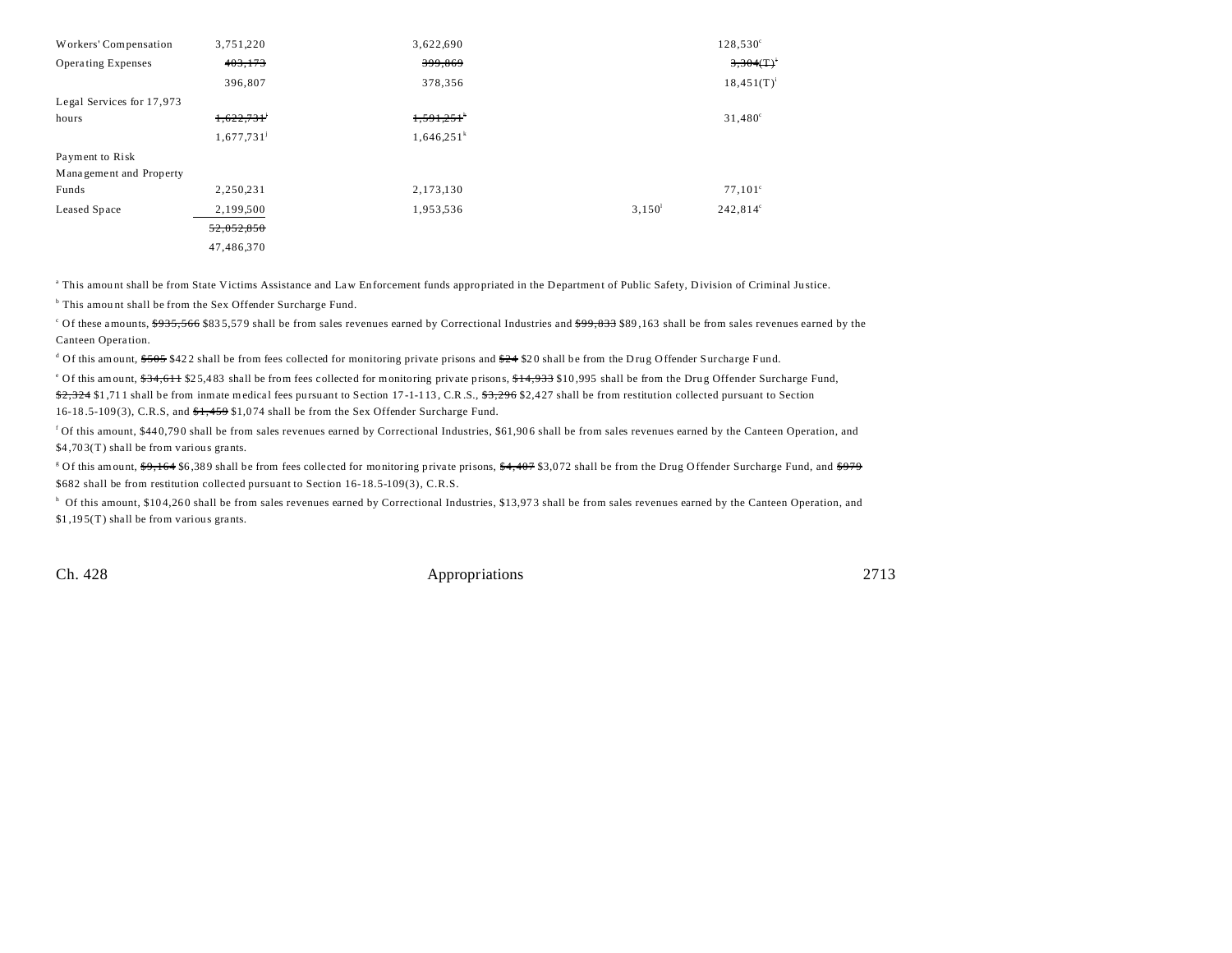|          |              |                |                | APPROPRIATION FROM |               |              |
|----------|--------------|----------------|----------------|--------------------|---------------|--------------|
| ITEM &   | <b>TOTAL</b> | <b>GENERAL</b> | <b>GENERAL</b> | CASH               | CASH          | FEDERAL      |
| SUBTOTAL |              | <b>FUND</b>    | <b>FUND</b>    | <b>FUNDS</b>       | <b>FUNDS</b>  | <b>FUNDS</b> |
|          |              |                | EXEMPT         |                    | <b>EXEMPT</b> |              |
|          |              |                |                |                    |               |              |

This amount shall be from State Victims Assistance and Law Enforcement funds appropriated in the Department of Public Safety, Division of Criminal Justice.

j Of this amount, \$1 ,074 ,785 shall be used to purchase 17 ,973 hours of legal services from the Depa rtment of Law, \$81 ,746 shall be used to contract for legal services from private firms for litigation at the Rifle Correctional Center, and \$466,200 \$521,200 shall be used to contract for legal services from private firms for litigation at the Trinidad Correctional Facility.

k Of this amount, \$14,711 is exempt from the statutory limit on General Fund appropriations pursuant to Section 24-75-201.1 (1)(a)(III)(A), C.R.S.

<sup>1</sup> This amount shall be from fees collected for monitoring private prisons.

### **(B) Exte rnal Capacity Subpro gram**

| (1) Private Prison Monitoring Unit |
|------------------------------------|
| 642,663                            |
| $(13.5$ FTE)                       |
| 174,604                            |
| 817,267                            |
|                                    |

<sup>a</sup> This amount shall be from fees collected for monitoring private prisons.

(2) Payments to Hou se State Prisoners

| Local Jails                     | 5,410,596  | 5,410,596              |            |
|---------------------------------|------------|------------------------|------------|
|                                 | 7,185,368  | 7,185,368              |            |
| Private Facilities <sup>9</sup> | 47,293,800 | 4 <del>3.311.131</del> | 3,982,669° |
|                                 | 49,671,513 | 45,554,454             | 4,117,059  |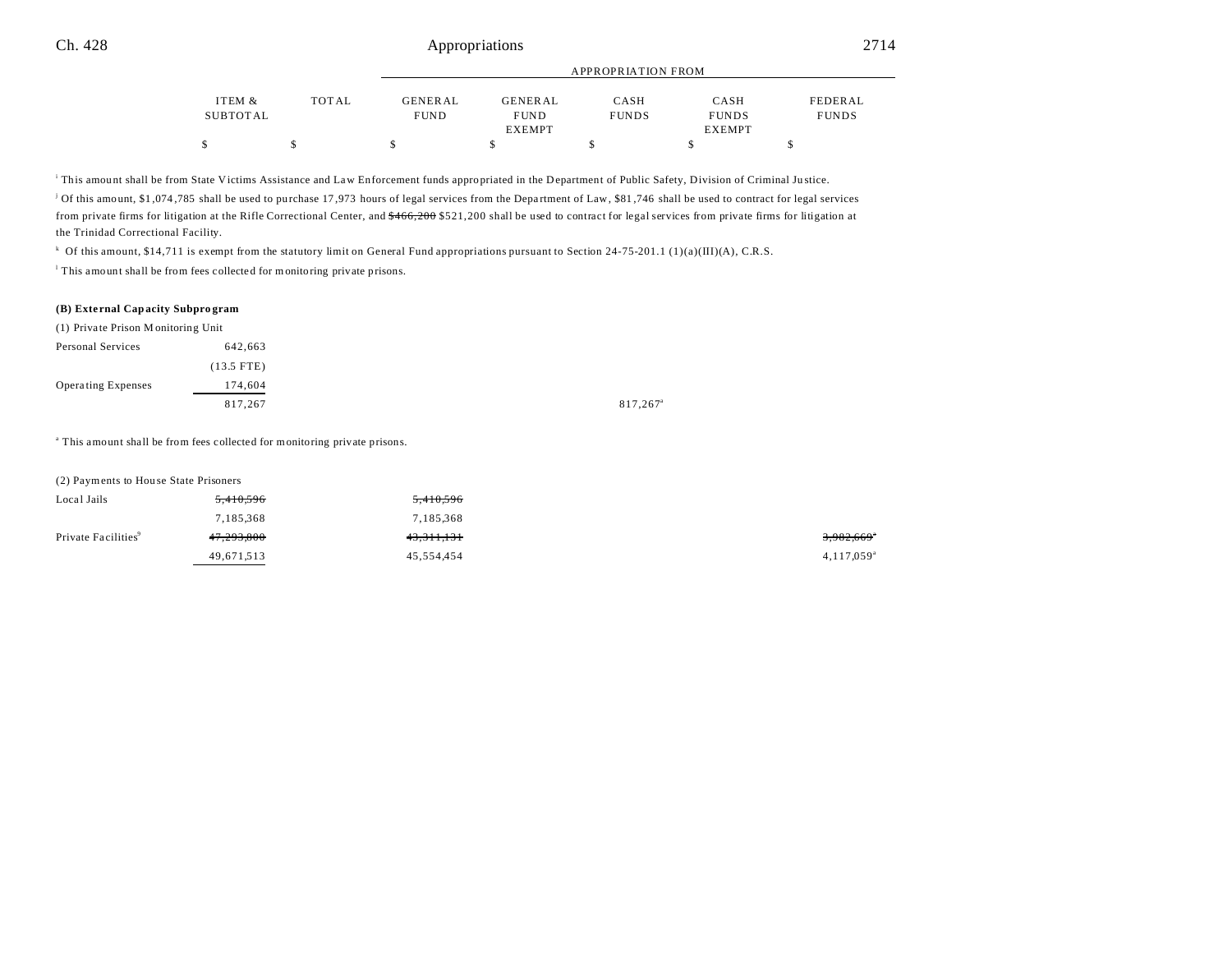#### 52,704,396

56,856,881

<sup>a</sup> This amount shall be from a federal reimbursement for housing illegal aliens that is anticipated to be awarded in fiscal year 2002-03 and is subject to appropriation by the General Assembly.

|                               |             | 105,574,513 |            |  |                      |
|-------------------------------|-------------|-------------|------------|--|----------------------|
|                               |             | 105,160,518 |            |  |                      |
|                               |             |             |            |  |                      |
| (2) INSTITUTIONS              |             |             |            |  |                      |
| (A) Utilities Subprogram      |             |             |            |  |                      |
| (1) Water Rights Management   |             |             |            |  |                      |
| Personal Services             | 22,716      |             |            |  |                      |
|                               | 20,444      |             |            |  |                      |
|                               | $(0.5$ FTE) |             |            |  |                      |
| Operating Expenses            | 350         |             |            |  |                      |
|                               | 315         |             |            |  |                      |
| Contract Services for         |             |             |            |  |                      |
| Engineering Consultants       | 153,271     |             |            |  |                      |
|                               | 130,280     |             |            |  |                      |
|                               | 176,337     |             | 176,337    |  |                      |
|                               | 151,039     |             | 151,039    |  |                      |
|                               |             |             |            |  |                      |
| $(2)$ Utilities <sup>10</sup> | 14,919,208  |             | 14,174,254 |  | 744,954 <sup>ª</sup> |
|                               | 14,579,940  |             | 13,834,986 |  |                      |
|                               |             |             |            |  |                      |

<sup>a</sup> This amount shall be from sales revenues earned by Correctional Industries.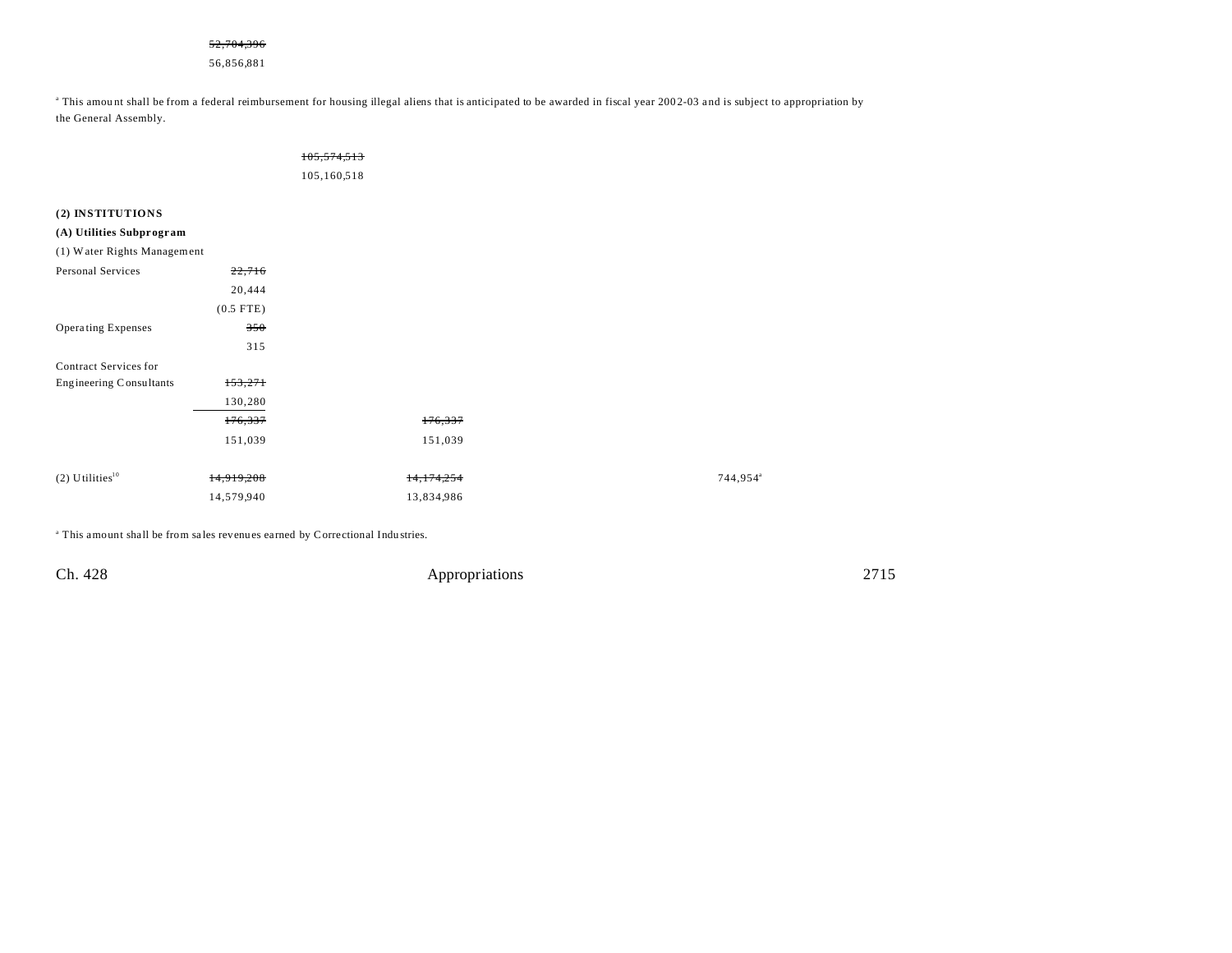# Ch. 428

# Appropriations

|                            |                    |              |                               |                                                | <b>APPROPRIATION FROM</b> |                                       |                         |
|----------------------------|--------------------|--------------|-------------------------------|------------------------------------------------|---------------------------|---------------------------------------|-------------------------|
|                            | ITEM &<br>SUBTOTAL | <b>TOTAL</b> | <b>GENERAL</b><br><b>FUND</b> | <b>GENERAL</b><br><b>FUND</b><br><b>EXEMPT</b> | CASH<br><b>FUNDS</b>      | CASH<br><b>FUNDS</b><br><b>EXEMPT</b> | FEDERAL<br><b>FUNDS</b> |
|                            | \$                 | \$           | \$                            | \$                                             | \$                        | \$                                    | \$                      |
|                            |                    |              |                               |                                                |                           |                                       |                         |
| (B) Maintenance Subprogram |                    |              |                               |                                                |                           |                                       |                         |
| Personal Services          | 15,303,805         |              |                               |                                                |                           |                                       |                         |
|                            | 14,938,656         |              |                               |                                                |                           |                                       |                         |
|                            | $(303.0$ FTE)      |              |                               |                                                |                           |                                       |                         |
|                            | $(295.8$ FTE)      |              |                               |                                                |                           |                                       |                         |
| Operating Expenses         | 4,633,567          |              |                               |                                                |                           |                                       |                         |
|                            | 4,405,464          |              |                               |                                                |                           |                                       |                         |
| Purchase of Services       | 136,606            |              |                               |                                                |                           |                                       |                         |
|                            | 20,073,978         |              | 20,073,978                    |                                                |                           |                                       |                         |
|                            | 19,480,726         |              | 19,480,726                    |                                                |                           |                                       |                         |
|                            |                    |              |                               |                                                |                           |                                       |                         |

#### (C) Housing and Security Subprogram

| Personal Services         | 127,754,433°             |             |
|---------------------------|--------------------------|-------------|
|                           | 124,635,150 <sup>a</sup> |             |
|                           | $(2,858.8$ FTE $)$       |             |
|                           | $(2,791.9$ FTE)          |             |
| <b>Operating Expenses</b> | 1,617,090                |             |
|                           | 1,553,254                |             |
|                           | 129.371.523              | 129.371.523 |
|                           | 126,188,404              | 126,188,404 |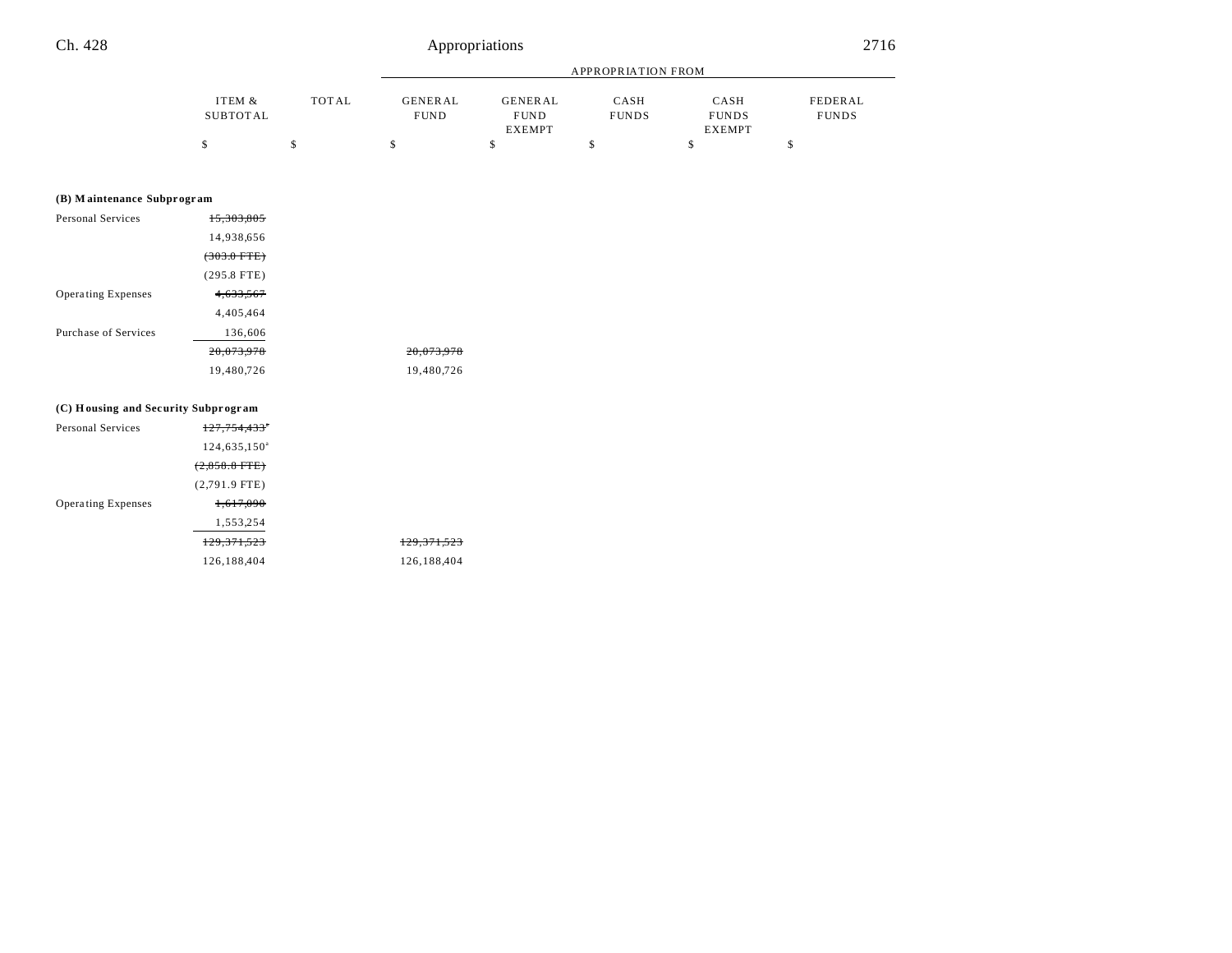<sup>a</sup> In addition to the funding provided in this line, it is the intent of the General Assembly that the Department of Corrections utilize the \$2,376,089 General Fund appropriation contained in Sections 17-1-122 (1)(c)(II), 17-1-124 (1)(d)(II), 17-1-126 (1)(c)(II), 17-1-127 (1)(c), 17-1-122 (1)(c), 17-1-129 (1)(c), 17-1-130  $(1)(c)(II), 17-1-131$   $(1)(c), 17-1-132$   $(1)(c)(II), 17-1-134$   $(1)(b), 17-1-136$   $(1)(b), 17-1-137$   $(b)(II), and 17-1-138$   $(1)(b), C.R.S.,$  for these purposes.

| (D) Food Service Subprogram                   |            |                |                  |        |
|-----------------------------------------------|------------|----------------|------------------|--------|
| Personal Services                             | 12,462,834 | 12,462,834     |                  |        |
|                                               | 12,182,086 | 12,182,086     |                  |        |
|                                               |            | $(264.2$ FTE)  |                  |        |
|                                               |            | $(258.3$ FTE)  |                  |        |
| <b>Operating Expenses</b>                     | 14,649,487 | 14,569,487     |                  | 80,000 |
|                                               | 14,038,603 | 13,958,603     |                  |        |
| Purchase of Services                          | 515,802    | 515,802        |                  |        |
|                                               | 434,981    | 434,981        |                  |        |
|                                               | 27,628,123 |                |                  |        |
|                                               | 26,655,670 |                |                  |        |
|                                               |            |                |                  |        |
| (E) Medical Services Subprogram <sup>11</sup> |            |                |                  |        |
| Personal Services                             | 22,823,587 | 22,778,111     | $45,476^{\circ}$ |        |
|                                               | 22,078,727 | 22,033,251     |                  |        |
|                                               |            | $(470.3$ FTE)  | $(0.8$ FTE)      |        |
|                                               |            | $(454.8$ FTE)  |                  |        |
| Operating Expenses                            | 2,459,390  | 2,459,390      |                  |        |
|                                               | 2,344,056  | 2,344,056      |                  |        |
| Purchase of                                   |            |                |                  |        |
| Pharmaceuticals                               | 7,068,622  | 7,068,622      |                  |        |
|                                               | 8,752,060  | 8,752,060      |                  |        |
|                                               |            |                |                  |        |
| Ch. 428                                       |            | Appropriations |                  | 2717   |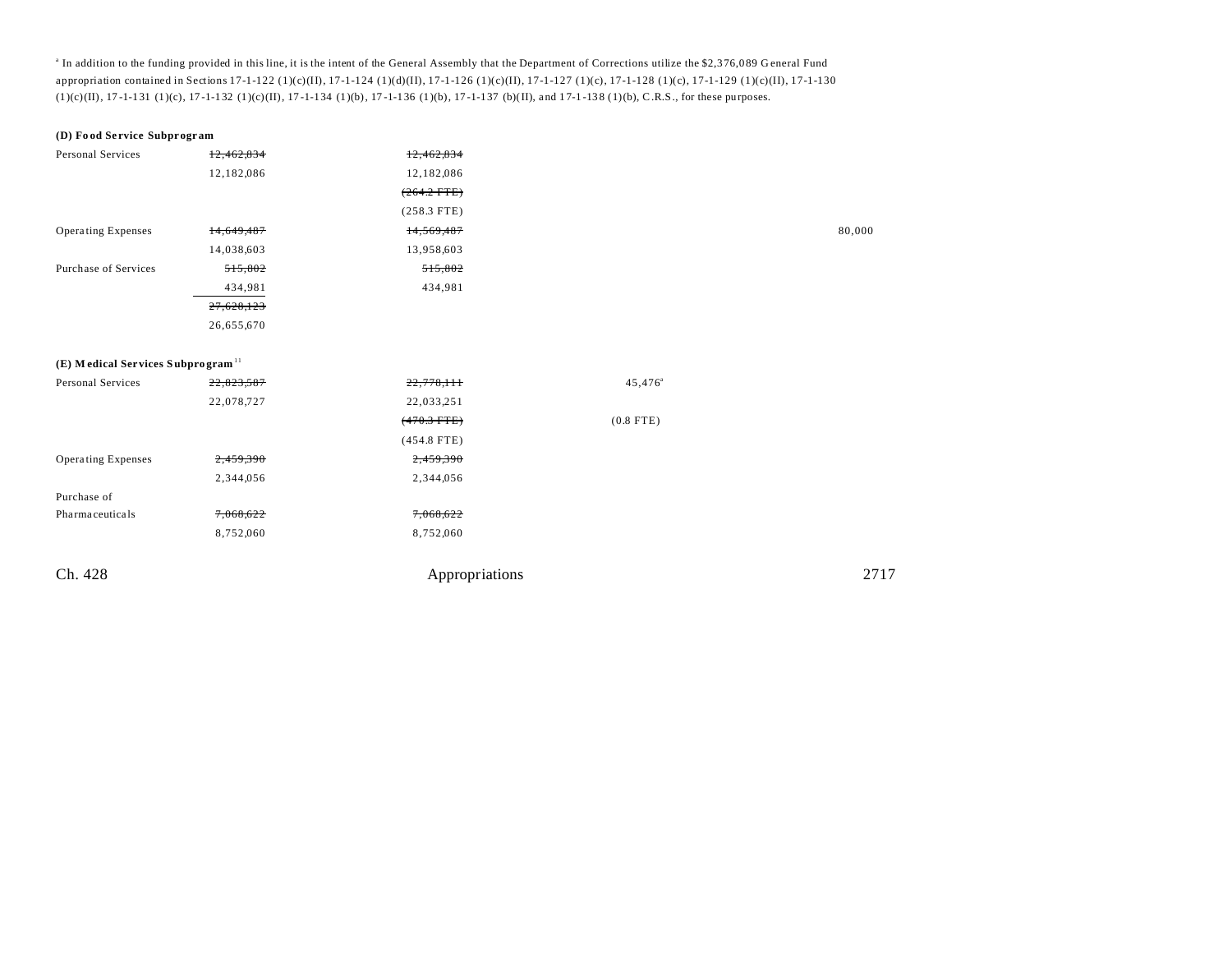|                                            |                    |       | <b>APPROPRIATION FROM</b>     |                                         |                      |                                       |                         |
|--------------------------------------------|--------------------|-------|-------------------------------|-----------------------------------------|----------------------|---------------------------------------|-------------------------|
|                                            | ITEM &<br>SUBTOTAL | TOTAL | <b>GENERAL</b><br><b>FUND</b> | GENERAL<br><b>FUND</b><br><b>EXEMPT</b> | CASH<br><b>FUNDS</b> | CASH<br><b>FUNDS</b><br><b>EXEMPT</b> | FEDERAL<br><b>FUNDS</b> |
|                                            | \$                 | \$    | \$                            | \$                                      | \$                   | \$                                    | \$                      |
| Purchase of Medical<br>Services from Other |                    |       |                               |                                         |                      |                                       |                         |
| <b>Medical Facilities</b>                  | 20,135,092         |       | 20,135,092                    |                                         |                      |                                       |                         |
|                                            | 22,697,640         |       | 22,697,640                    |                                         |                      |                                       |                         |
| Service Contracts                          | 1,655,449          |       | 1,655,449                     |                                         |                      |                                       |                         |
|                                            | 1,670,653          |       | 1,670,653                     |                                         |                      |                                       |                         |
| <b>MEDICAL SERVICES</b>                    |                    |       |                               |                                         |                      |                                       |                         |
| <b>GRANTS</b>                              | 143,560            |       |                               |                                         |                      | $143,560(T)^{b}$                      |                         |
|                                            | 54, 142, 140       |       |                               |                                         |                      |                                       |                         |
|                                            | 57,686,696         |       |                               |                                         |                      |                                       |                         |

<sup>a</sup> This amount shall be from inmate medical fees pursuant to Section 17-1-113, C.R.S.

b THIS AMOUNT SHALL BE FROM FEDERAL FUNDS APPROPRIATED TO THE DEPARTMENT OF PUBLIC SAFETY, DIVISION OF CRIMINAL JUSTICE.

3,613,322

| (F) Laundry Subprogram |  |  |
|------------------------|--|--|
|                        |  |  |

| Personal Services         | <del>1,849,399</del> |  |
|---------------------------|----------------------|--|
|                           | 1,784,553            |  |
|                           | $(37.6$ FTE)         |  |
|                           | $(36.3$ FTE)         |  |
| <b>Operating Expenses</b> | 1,763,923            |  |
|                           | 1,680,349            |  |
|                           | <del>613.322</del>   |  |
|                           |                      |  |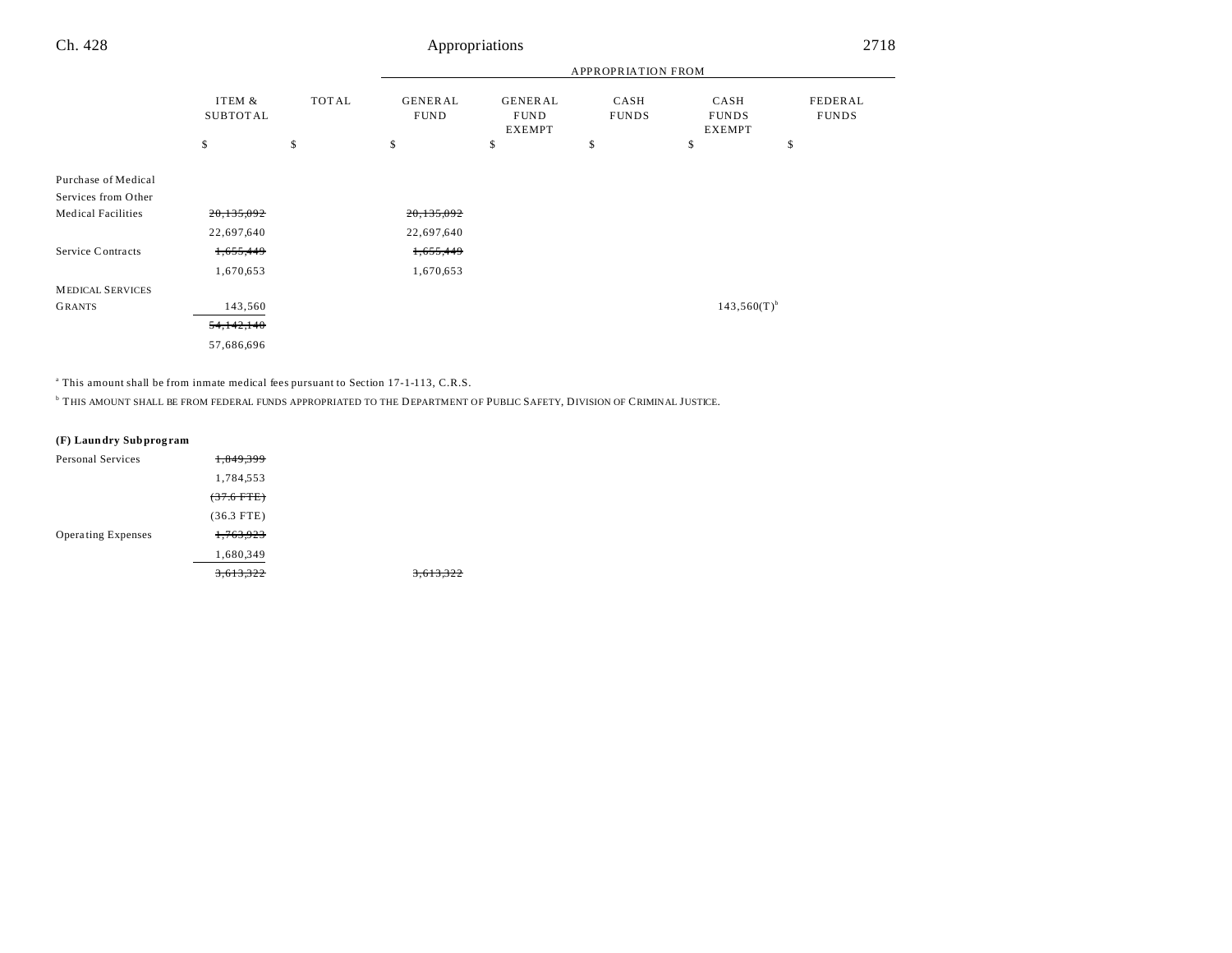3,464,902 3,464,902

### **(G) Supe rintendents Subpr ogr am**

| Personal Services         | 12,066,985    |
|---------------------------|---------------|
|                           | 9,893,937     |
|                           | $(230.6$ FTE) |
|                           | $(188.5$ FTE) |
| <b>Operating Expenses</b> | 3,237,963     |
|                           | 3,039,059     |
| <b>START-UP COSTS</b>     | 40,518        |
|                           |               |

(Governor lined through this provision. See L. 20 02 , p. 303 4. T he a ffected su btota ls, tota ls, and grand tota ls have been adjusted to reflect the Governor's action.)

| 15,304,948 | 15,304,948 |
|------------|------------|
| 12,973,514 | 12,973,514 |

### **(H) Boot C amp Subpro gram**

| <b>Personal Services</b>  | 1,845,617             |           |
|---------------------------|-----------------------|-----------|
|                           | 1,780,904             |           |
|                           | <del>(39.0 FTE)</del> |           |
|                           | $(37.6$ FTE)          |           |
| <b>Operating Expenses</b> | 59.247                |           |
|                           | 56,062                |           |
|                           | 1.904.864             | 1,904,864 |
|                           | 1,836,966             | 1,836,966 |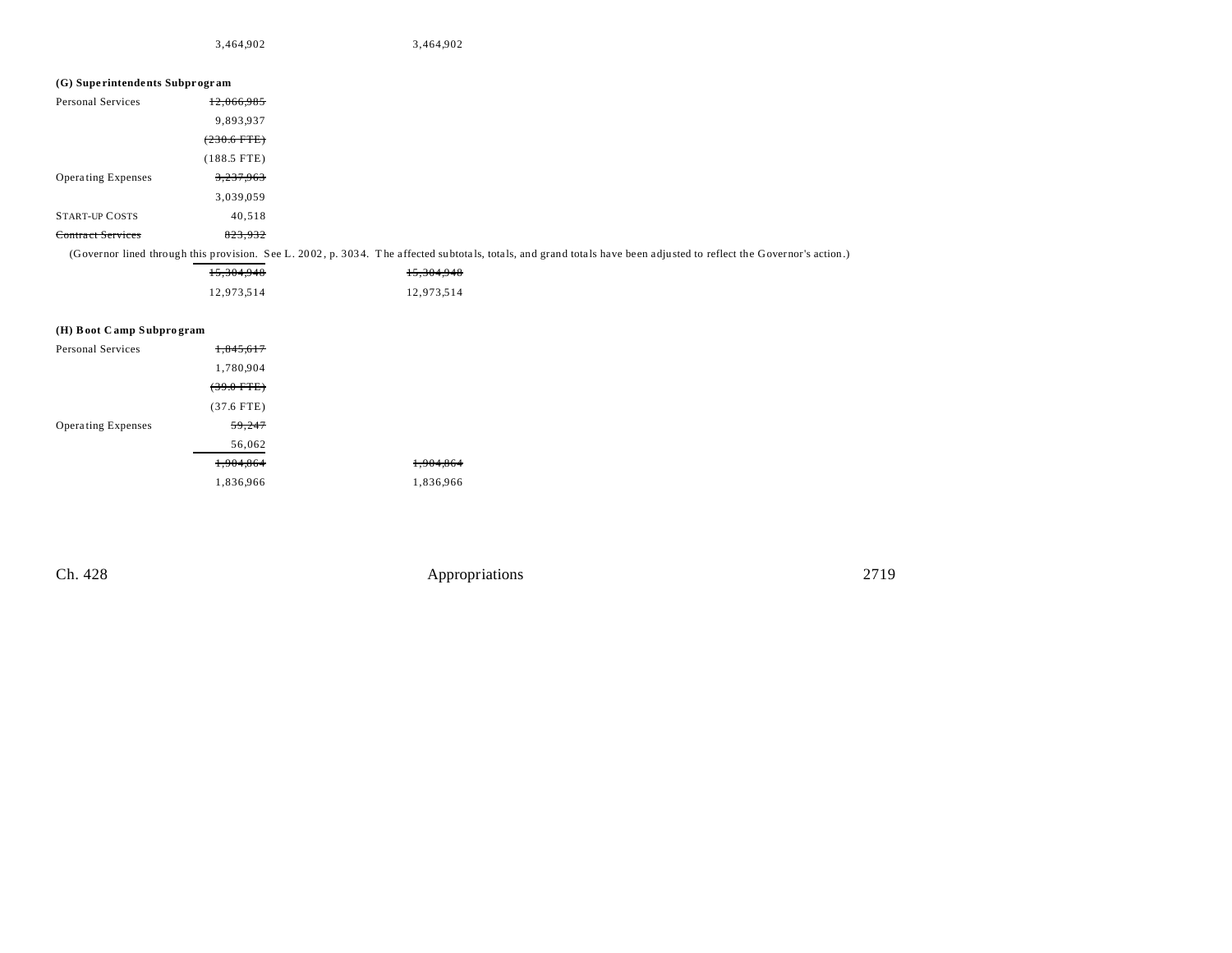# Ch. 428 Appropriations 2720

11,476,821 11,476,821 11,070,209 11,070,209

|                              |                             |    |                                                                          | <b>APPROPRIATION FROM</b> |                      |                                                                  |    |  |
|------------------------------|-----------------------------|----|--------------------------------------------------------------------------|---------------------------|----------------------|------------------------------------------------------------------|----|--|
|                              | ITEM &<br>TOTAL<br>SUBTOTAL |    | <b>GENERAL</b><br><b>GENERAL</b><br><b>FUND</b><br><b>FUND</b><br>EXEMPT |                           | CASH<br><b>FUNDS</b> | FEDERAL<br>CASH<br><b>FUNDS</b><br><b>FUNDS</b><br><b>EXEMPT</b> |    |  |
|                              | \$                          | \$ | \$                                                                       | \$                        | \$                   | \$                                                               | \$ |  |
| (I) Youthful Offender System |                             |    |                                                                          |                           |                      |                                                                  |    |  |
| Subprogram                   |                             |    |                                                                          |                           |                      |                                                                  |    |  |
| Personal Services            | 9,828,384                   |    |                                                                          |                           |                      |                                                                  |    |  |
|                              | 9,451,237                   |    |                                                                          |                           |                      |                                                                  |    |  |

| <b>Contract Services</b> | 239,470    |  |
|--------------------------|------------|--|
|                          | 231,073    |  |
| Purchase of Services     | 1,184,499  |  |
|                          | 11,476,821 |  |
|                          | 11,070,209 |  |
|                          |            |  |

(202.7 FTE) (194.9 FTE)

203,400

#### **(J) Case M anagem ent Subprog ram**

Operating Expenses 224,468

| Personal Services         | 13,359,251    |  |
|---------------------------|---------------|--|
|                           | 12,920,635    |  |
|                           | $(247.3$ FTE) |  |
|                           | $(239.3$ FTE) |  |
| <b>Operating Expenses</b> | 138,446       |  |
|                           | 131,339       |  |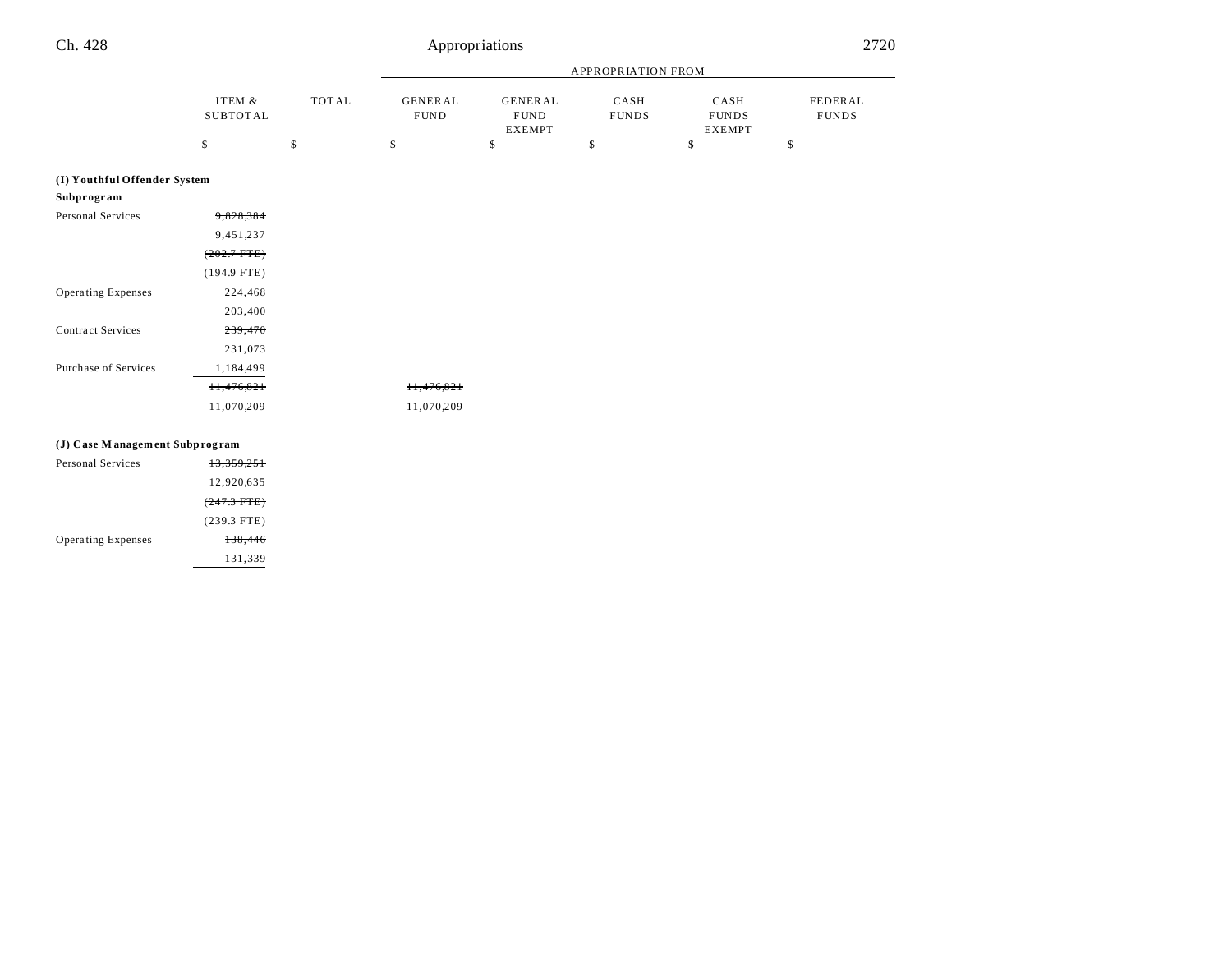| <del>13,497,697</del> | <del>13,497,697</del> |
|-----------------------|-----------------------|
| 13,051,974            | 13,051,974            |

| (K) Mental Health Subprogram     |                      |  |  |
|----------------------------------|----------------------|--|--|
| Personal Services                | 4,274,182            |  |  |
|                                  | 4,150,156            |  |  |
|                                  | $(73.0$ FTE $)$      |  |  |
|                                  | $(70.8$ FTE)         |  |  |
| <b>Operating Expenses</b>        | 53,943               |  |  |
|                                  | 51,547               |  |  |
| <b>Medical Contract Services</b> | 1.356.870            |  |  |
|                                  | 791,736              |  |  |
|                                  | <del>5.684.995</del> |  |  |
|                                  | 4,993,439            |  |  |
|                                  |                      |  |  |

| (L) Inmate Pay |           |           |
|----------------|-----------|-----------|
| Subprogram     | 2.686.348 | 2,686,348 |
|                | 2.705.349 | 2,705,349 |

## **(M) San Carlos Subprog ram**

| Personal Services         | <del>11.646.274</del> |
|---------------------------|-----------------------|
|                           | 11,217,544            |
|                           | $(223.4 \text{ FTE})$ |
|                           | $(215.2$ FTE)         |
| <b>Operating Expenses</b> | 226,391               |
|                           | 214.220               |

Ch. 428 Appropriations 2721

5,684,995 4,993,439 4,993,439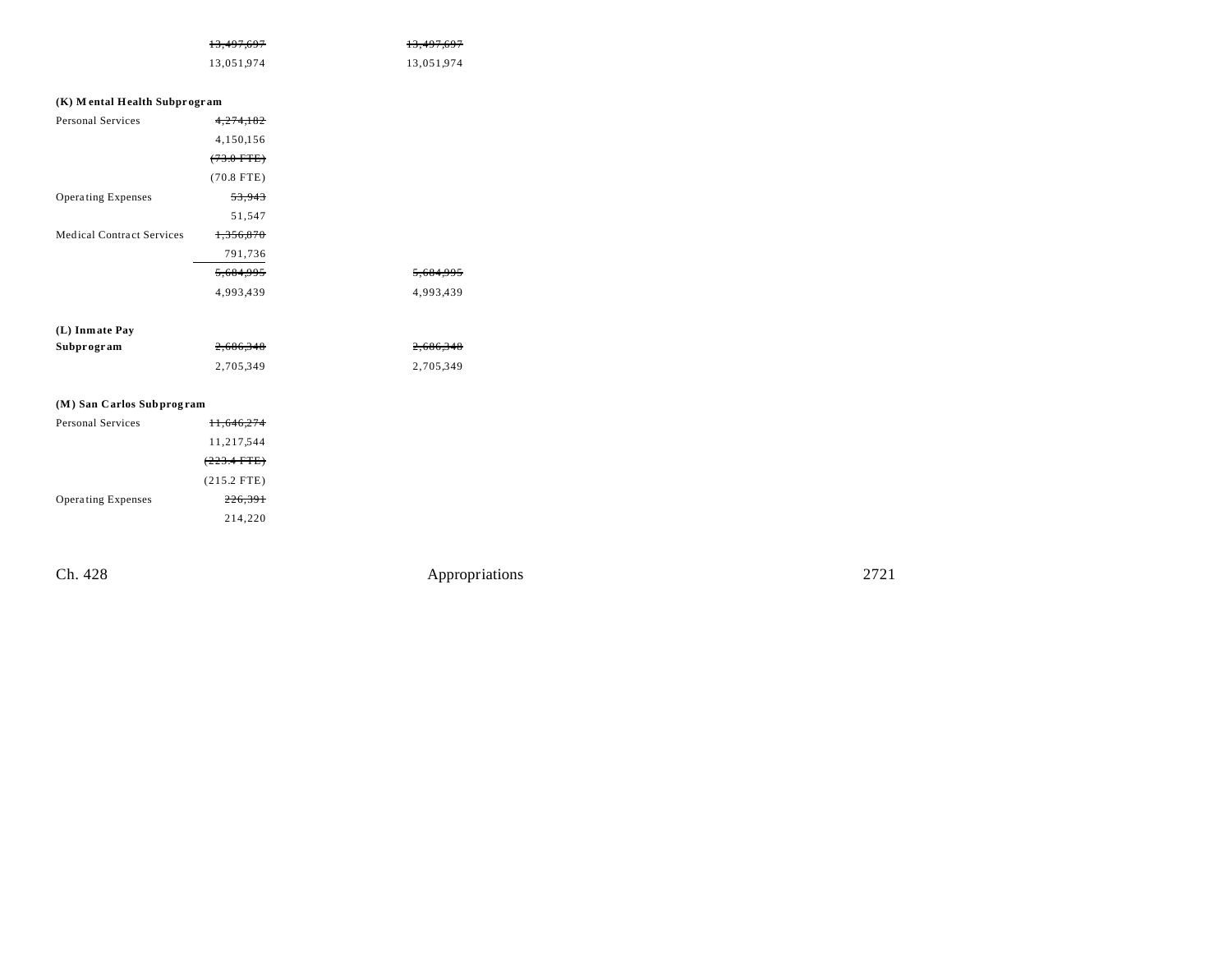| Ch. 428                            |                                     |              | Appropriations                |                                                |                      |                                       | 2722                    |
|------------------------------------|-------------------------------------|--------------|-------------------------------|------------------------------------------------|----------------------|---------------------------------------|-------------------------|
|                                    |                                     |              |                               |                                                | APPROPRIATION FROM   |                                       |                         |
|                                    | ITEM &<br><b>SUBTOTAL</b>           | <b>TOTAL</b> | <b>GENERAL</b><br><b>FUND</b> | <b>GENERAL</b><br><b>FUND</b><br><b>EXEMPT</b> | CASH<br><b>FUNDS</b> | CASH<br><b>FUNDS</b><br><b>EXEMPT</b> | FEDERAL<br><b>FUNDS</b> |
|                                    | \$                                  | \$           | \$                            | $\mathbb{S}$                                   | \$                   | \$                                    | \$                      |
| Service Contracts                  | 581,060<br>12,453,725<br>12,012,824 |              | 12,453,725<br>12,012,824      |                                                |                      |                                       |                         |
| (N) Legal Access Subprogram        |                                     |              |                               |                                                |                      |                                       |                         |
| Personal Services                  | 908,995                             |              |                               |                                                |                      |                                       |                         |
|                                    | 818,095                             |              |                               |                                                |                      |                                       |                         |
|                                    | $(+8.0$ FTE)                        |              |                               |                                                |                      |                                       |                         |
|                                    | $(16.2$ FTE)                        |              |                               |                                                |                      |                                       |                         |
| Operating Expenses                 | 322,483                             |              |                               |                                                |                      |                                       |                         |
|                                    | 310,606                             |              |                               |                                                |                      |                                       |                         |
|                                    | 1,231,478                           |              | 1,231,478                     |                                                |                      |                                       |                         |
|                                    | 1,128,701                           |              | 1,128,701                     |                                                |                      |                                       |                         |
|                                    |                                     | 314,165,507  |                               |                                                |                      |                                       |                         |
|                                    |                                     | 307,980,353  |                               |                                                |                      |                                       |                         |
| $(3)$ SUPPORT<br><b>SERVICES</b>   |                                     |              |                               |                                                |                      |                                       |                         |
| (A) Business Operations Subprogram |                                     |              |                               |                                                |                      |                                       |                         |
| Personal Services                  | 5,806,499                           |              |                               |                                                | 679,799 <sup>a</sup> | $3,547(T)^{b}$                        |                         |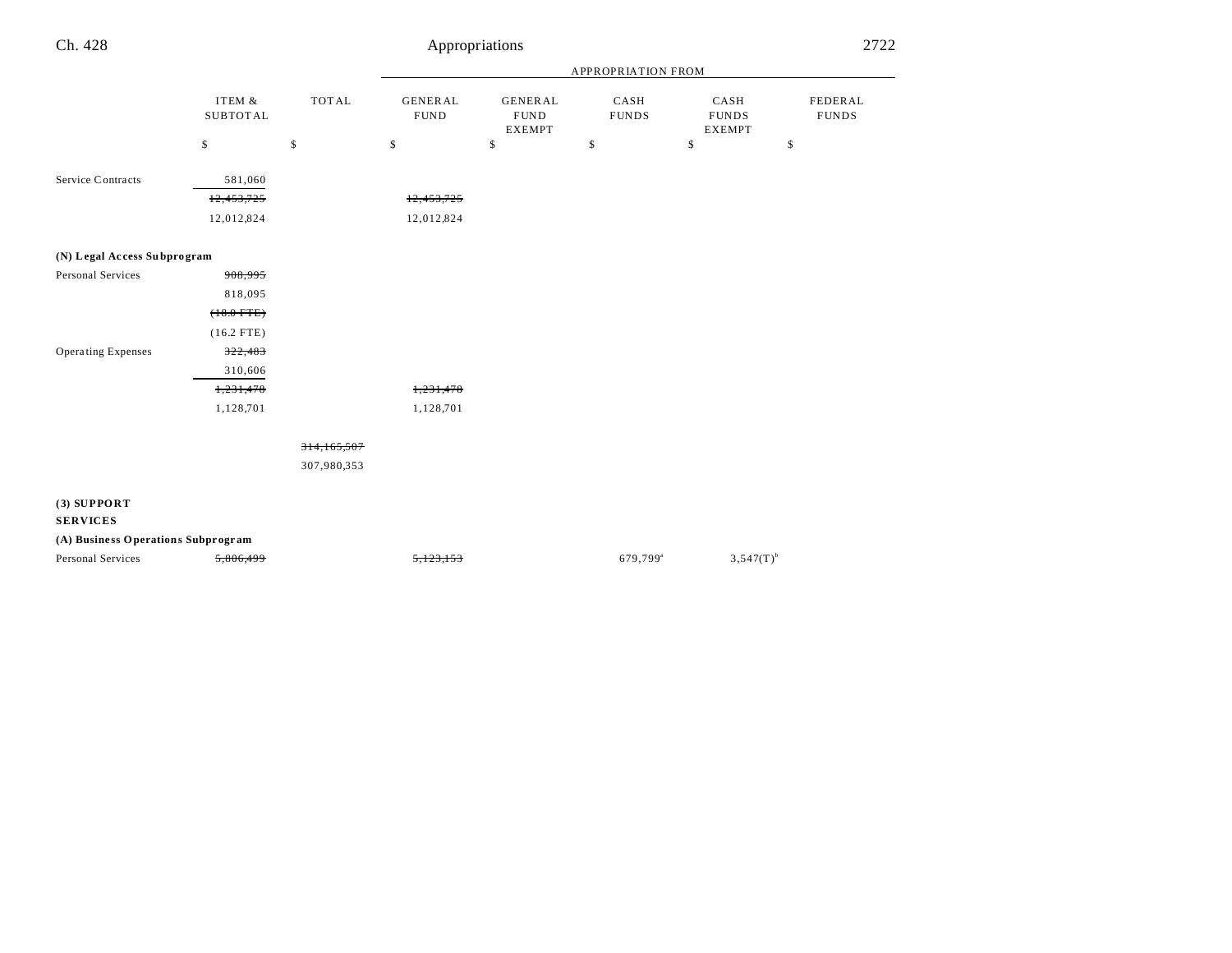|                           | 5,231,348 | 4,548,002     |              |             |
|---------------------------|-----------|---------------|--------------|-------------|
|                           |           | $(113.9$ FTE) | $(15.1$ FTE) | $(0.1$ FTE) |
|                           |           | $(101.0$ FTE) |              |             |
| <b>Operating Expenses</b> | 239,525   | 239,525       |              |             |
|                           | 226,648   | 226,648       |              |             |
|                           | 6,046,024 |               |              |             |
|                           | 5,457,996 |               |              |             |

<sup>a</sup> Of this amount, \$557,255(T) shall be from sales revenues earned by Correctional Industries,\$84,052(T) shall be from sales revenues earned by the Canteen Operation, and \$38,492 shall be from restitution collected pursuant to Section 16-18.5-109 (3), C.R.S. For informational purposes, of the sales revenues earned by Correctional Industries, \$48 6,38 0 shall be used for departmental indirect costs and \$70 ,875 shall be used for statewide indirect costs and, of the sales revenues earned by the Canteen Operation, \$65,445 shall be used for departmental indirect costs and \$18,607 shall be used for statewide indirect costs.

<sup>b</sup> This amount shall be from federal grant indirect cost recoveries.

#### **(B) Pe rsonnel Subpr ogr am**

| Personal Services         | 1,582,793    |                      |
|---------------------------|--------------|----------------------|
|                           | 1,424,514    |                      |
|                           | $(35.0$ FTE) |                      |
|                           | $(31.5$ FTE) |                      |
| <b>Operating Expenses</b> | 97,683       |                      |
|                           | 92,431       |                      |
|                           | 1,680,476    | <del>1,680,476</del> |
|                           | 1,516,945    | 1,516,945            |
|                           |              |                      |

#### **(C) O ffender Serv ices Subprog ram**

| Personal Services | 1,837,632 |
|-------------------|-----------|
|                   | 1,773,199 |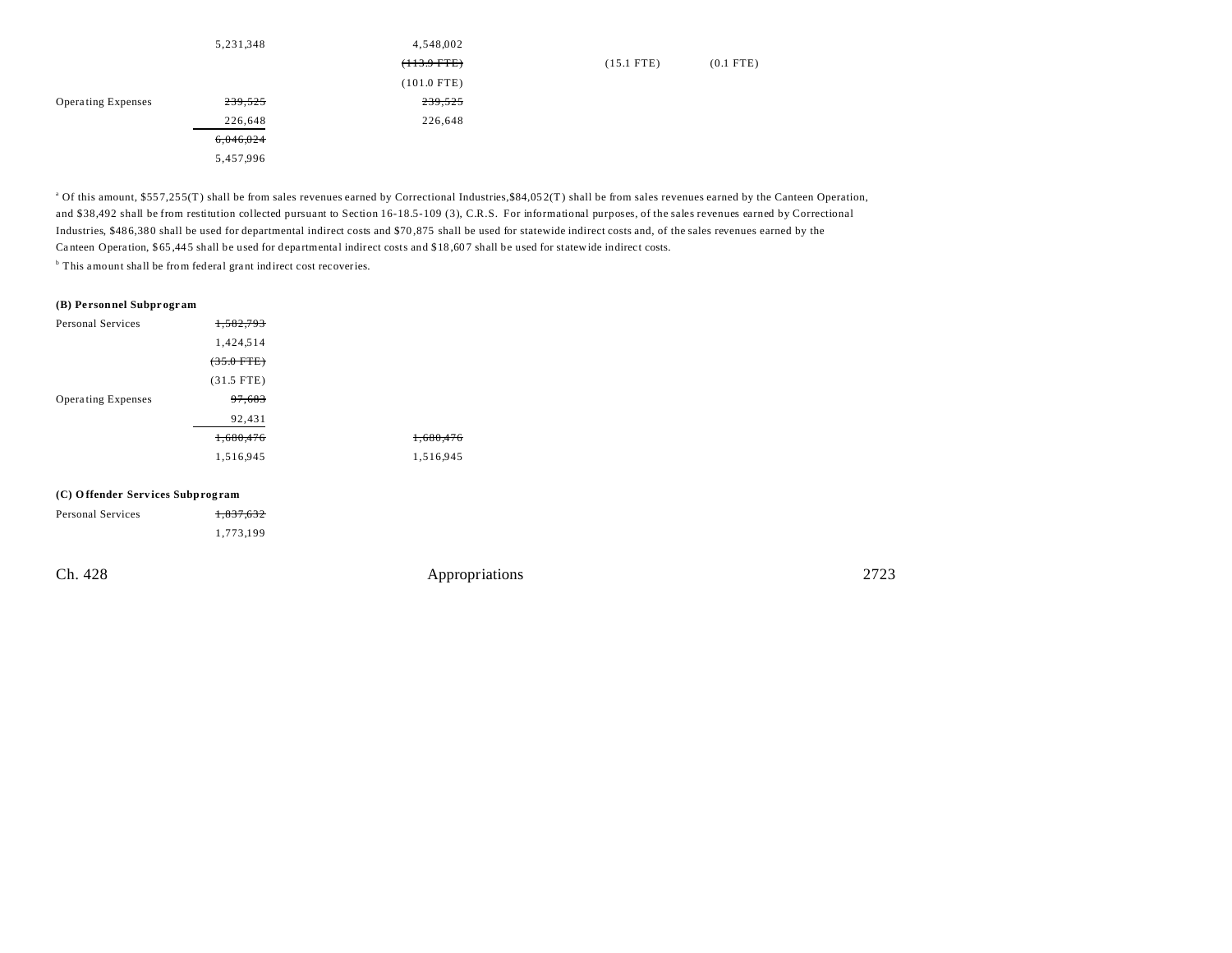|                               |                           |              | APPROPRIATION FROM            |                                                |                      |                                       |                         |
|-------------------------------|---------------------------|--------------|-------------------------------|------------------------------------------------|----------------------|---------------------------------------|-------------------------|
|                               | ITEM &<br><b>SUBTOTAL</b> | <b>TOTAL</b> | <b>GENERAL</b><br><b>FUND</b> | <b>GENERAL</b><br><b>FUND</b><br><b>EXEMPT</b> | CASH<br><b>FUNDS</b> | CASH<br><b>FUNDS</b><br><b>EXEMPT</b> | FEDERAL<br><b>FUNDS</b> |
|                               | \$                        | \$           | \$                            | \$                                             | \$                   | \$                                    | \$                      |
|                               | $(40.0$ FTE)              |              |                               |                                                |                      |                                       |                         |
|                               | $(38.6$ FTE)              |              |                               |                                                |                      |                                       |                         |
|                               |                           |              |                               |                                                |                      |                                       |                         |
| Operating Expenses            | 53,944                    |              |                               |                                                |                      |                                       |                         |
|                               | 51,044                    |              |                               |                                                |                      |                                       |                         |
|                               | 1,891,576                 |              | 1,891,576                     |                                                |                      |                                       |                         |
|                               | 1,824,243                 |              | 1,824,243                     |                                                |                      |                                       |                         |
| (D) Communications Subprogram |                           |              |                               |                                                |                      |                                       |                         |
|                               |                           |              |                               |                                                |                      |                                       |                         |
| Personal Services             | 538,702                   |              | 538,702                       |                                                |                      |                                       |                         |
|                               | 484,832                   |              | 484,832                       |                                                |                      |                                       |                         |
|                               |                           |              | $(+0.4$ FTE)                  |                                                |                      |                                       |                         |
|                               |                           |              | $(9.4$ FTE)                   |                                                |                      |                                       |                         |
| <b>Operating Expenses</b>     | 1,012,226                 |              | 1,010,426                     |                                                | $1,800^a$            |                                       |                         |
|                               | 966,305                   |              | 964,505                       |                                                |                      |                                       |                         |
| Multiuse Network              |                           |              |                               |                                                |                      |                                       |                         |
| Payments                      | 582,599                   |              | 520,977                       |                                                |                      | $61,622^b$                            |                         |
|                               | 947,225                   |              | 885,603                       |                                                |                      |                                       |                         |
| Dispatch Services             | 275,274                   |              | 275,274                       |                                                |                      |                                       |                         |
| Start-up Costs                | 219,694                   |              | 219,694                       |                                                |                      |                                       |                         |
|                               | 2,628,495                 |              |                               |                                                |                      |                                       |                         |
|                               | 2,893,330                 |              |                               |                                                |                      |                                       |                         |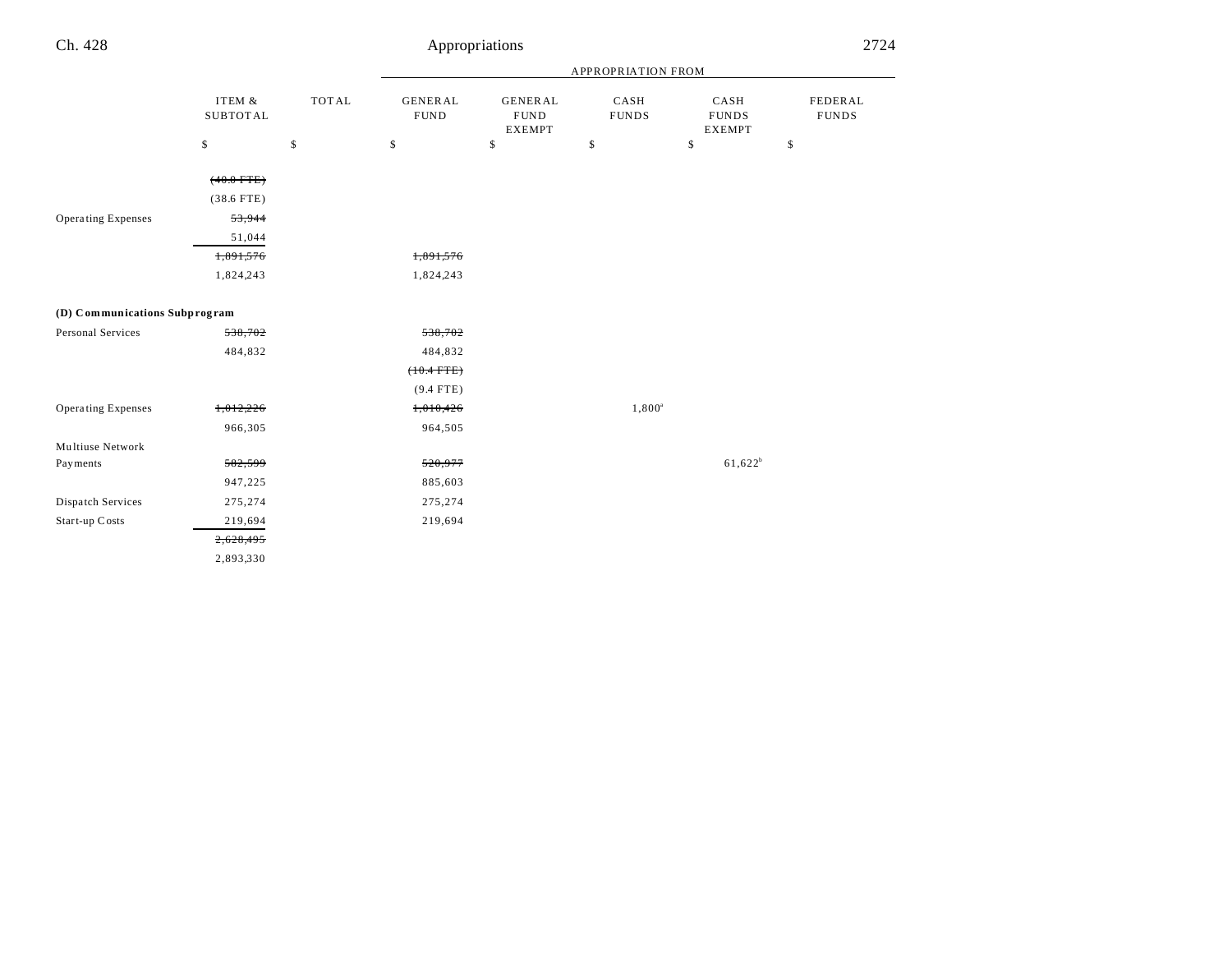<sup>a</sup> This amount shall be from fees collected for monitoring private prisons.

<sup>b</sup> This amount shall be from sales revenues earned by Correctional Industries.

#### **(E) Tr anspor tation Subpr ogr am**

| Personal Services         | 1,356,972 | 1,356,972    |                  |                        |
|---------------------------|-----------|--------------|------------------|------------------------|
|                           | 1,309,044 | 1,309,044    |                  |                        |
|                           |           | $(29.6$ FTE) |                  |                        |
|                           |           | $(28.6$ FTE) |                  |                        |
| <b>Operating Expenses</b> | 169,123   | 169,123      |                  |                        |
|                           | 160,031   | 160,031      |                  |                        |
| Vehicle Lease Payments    | 2,620,903 | 2,445,441    | 18,154           | $157,308$ <sup>*</sup> |
|                           | 2,318,960 | 2,163,713    | $16,062^{\circ}$ | $139, 185^b$           |
|                           | 4,146,998 |              |                  |                        |
|                           | 3,788,035 |              |                  |                        |

<sup>a</sup> This amoun AMOUNT shall be from fees collected for monitoring private prisons.

 $^{\circ}$  Of this amount,  $$144,038$   $$127,444$  shall be from sales revenues earned by Correctional Industries and  $$13,270$   $$11,741$  shall be from sales revenues earned by the Canteen Opera tion.

#### **(F) Tr aining Subprog ram**

| Personal Services         | 1.770.274            |
|---------------------------|----------------------|
|                           | 1.593.247            |
|                           | $(32.0 \text{ FFE})$ |
|                           | $(28.8$ FTE)         |
| <b>Operating Expenses</b> | 266,027              |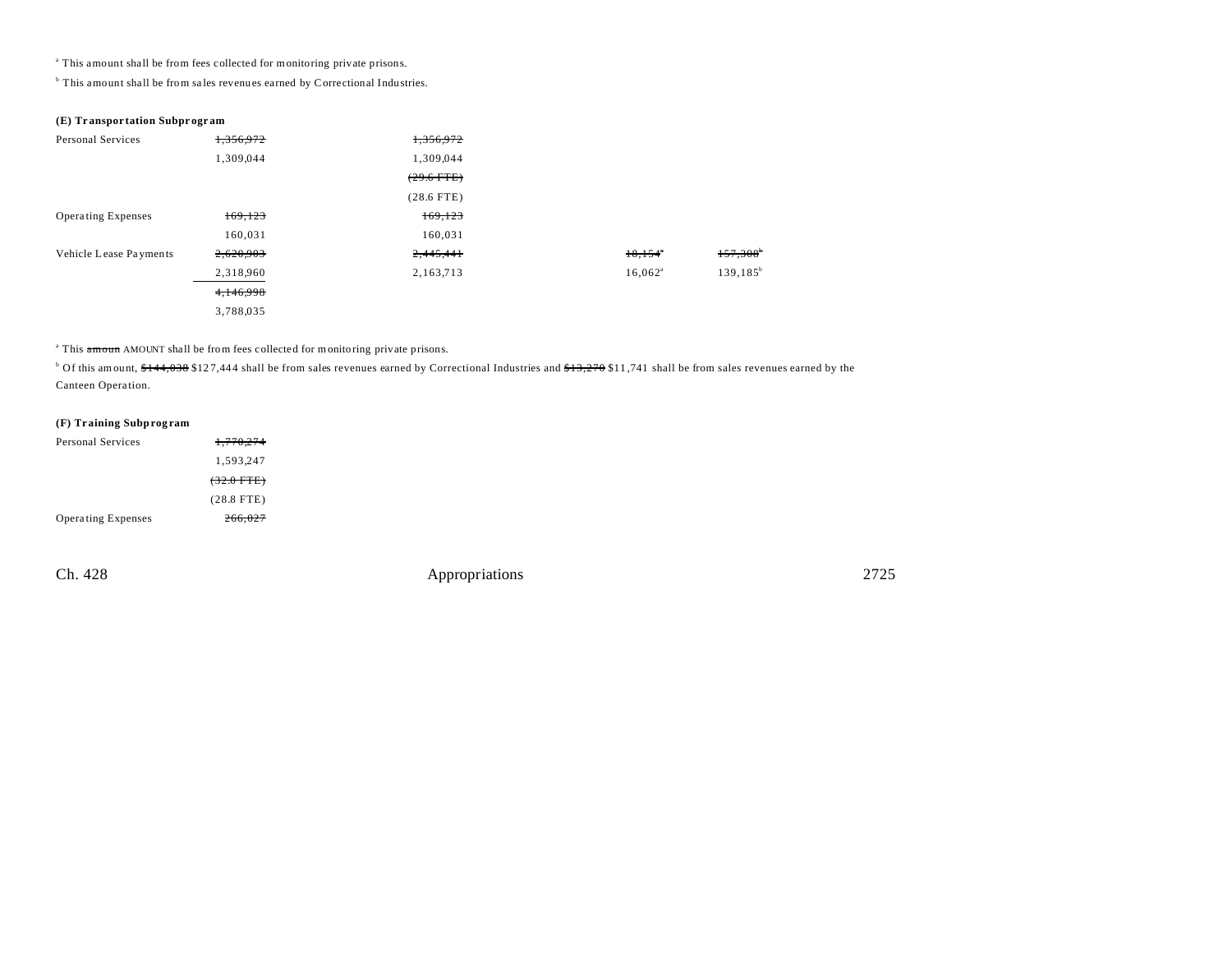| Ch. 428 | Appropriations | 2726<br>______ |
|---------|----------------|----------------|
|---------|----------------|----------------|

|                                                                                                                                                                      |                           |              | <b>APPROPRIATION FROM</b>     |                                                |                      |                                       |                         |
|----------------------------------------------------------------------------------------------------------------------------------------------------------------------|---------------------------|--------------|-------------------------------|------------------------------------------------|----------------------|---------------------------------------|-------------------------|
|                                                                                                                                                                      | ITEM &<br><b>SUBTOTAL</b> | <b>TOTAL</b> | <b>GENERAL</b><br><b>FUND</b> | <b>GENERAL</b><br><b>FUND</b><br><b>EXEMPT</b> | CASH<br><b>FUNDS</b> | CASH<br><b>FUNDS</b><br><b>EXEMPT</b> | FEDERAL<br><b>FUNDS</b> |
|                                                                                                                                                                      | \$                        | \$           | \$                            | \$                                             | \$                   | \$                                    | \$                      |
|                                                                                                                                                                      |                           |              |                               |                                                |                      |                                       |                         |
|                                                                                                                                                                      | 251,814                   |              |                               |                                                |                      |                                       |                         |
| <b>Advanced Special Training</b>                                                                                                                                     | 101,515                   |              |                               |                                                |                      |                                       |                         |
| (Governor lined through this provision. See L. 2002, p. 3035. The affected subtotals, totals, and grand totals have been adjusted to reflect the Governor's action.) |                           |              |                               |                                                |                      |                                       |                         |
|                                                                                                                                                                      | 2,036,301                 |              | 2,036,301                     |                                                |                      |                                       |                         |
|                                                                                                                                                                      | 1,845,061                 |              | 1,845,061                     |                                                |                      |                                       |                         |
|                                                                                                                                                                      |                           |              |                               |                                                |                      |                                       |                         |
| (G) Information Systems Subprogram <sup>12</sup>                                                                                                                     |                           |              |                               |                                                |                      |                                       |                         |
| Personal Services                                                                                                                                                    | 2,369,741                 |              |                               |                                                |                      |                                       |                         |
|                                                                                                                                                                      | 3,099,116                 |              |                               |                                                |                      |                                       |                         |
|                                                                                                                                                                      | $(40.0$ FTE)              |              |                               |                                                |                      |                                       |                         |
|                                                                                                                                                                      | $(55.0$ FTE)              |              |                               |                                                |                      |                                       |                         |
| Operating Expenses                                                                                                                                                   | 854,810                   |              |                               |                                                |                      |                                       |                         |
|                                                                                                                                                                      | 862,916                   |              |                               |                                                |                      |                                       |                         |
| Purchase of Services from                                                                                                                                            |                           |              |                               |                                                |                      |                                       |                         |
| Computer Center                                                                                                                                                      | 45,842                    |              |                               |                                                |                      |                                       |                         |
|                                                                                                                                                                      | 53,168                    |              |                               |                                                |                      |                                       |                         |
|                                                                                                                                                                      | 3,270,393                 |              | 3,270,393                     |                                                |                      |                                       |                         |
|                                                                                                                                                                      | 4,015,200                 |              | 4,015,200                     |                                                |                      |                                       |                         |

## **(H) Facility Service s Subpr ogr am**

Personal Services 1,730,146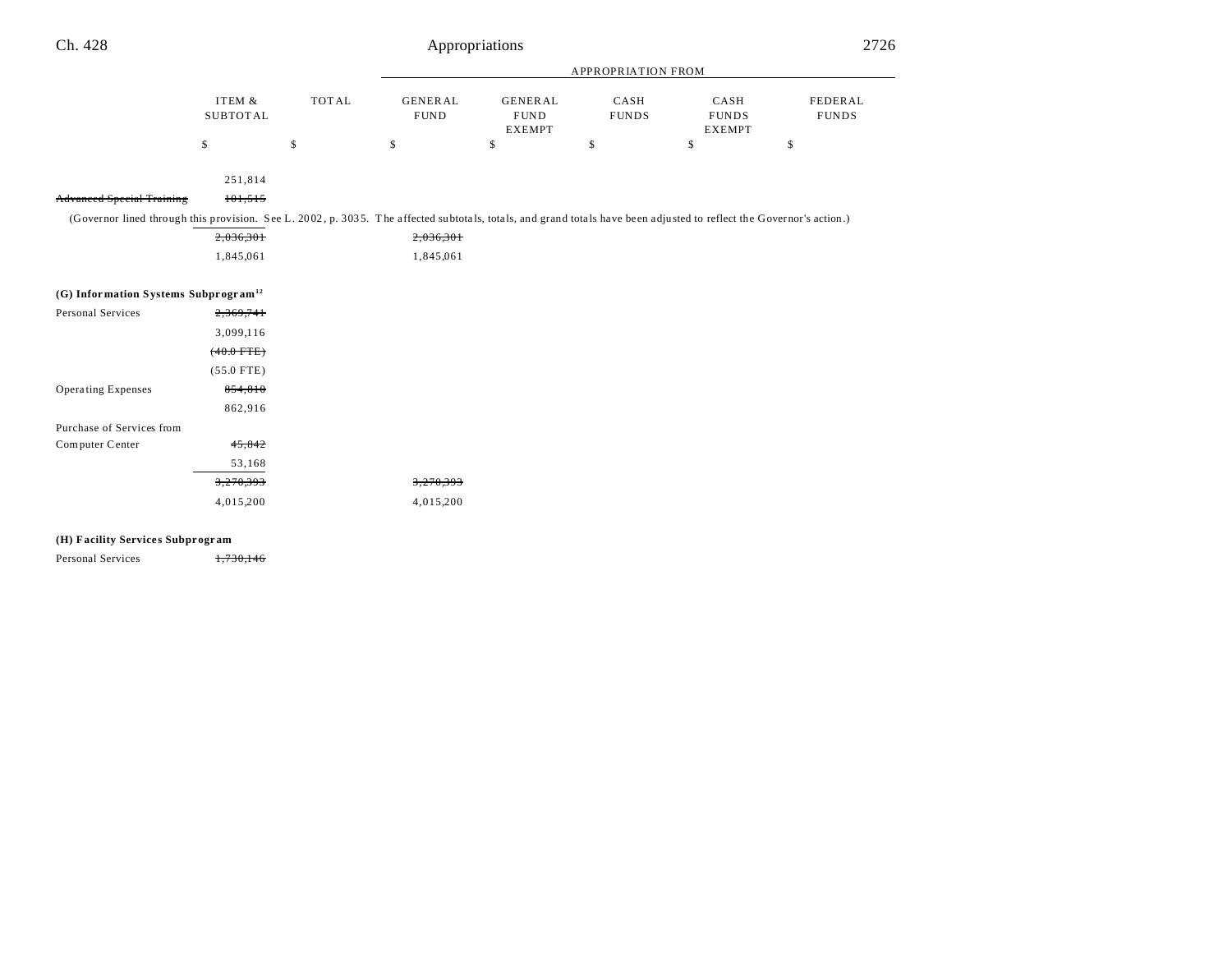| Ch. 428                         |               | Appropriations | 2727 |
|---------------------------------|---------------|----------------|------|
|                                 | 7,463,828     | 7,463,828      |      |
| Personal Services               | 7,872,107     | 7,872,107      |      |
| (B) Education Subprogram        |               |                |      |
|                                 | 5,464,246     | 5,464,246      |      |
|                                 | 5,664,708     | 5,664,708      |      |
|                                 | 93,073        |                |      |
| Operating Expenses              | 98,361        |                |      |
|                                 | $(112.8$ FTE) |                |      |
|                                 | $(+16.9$ FTE) |                |      |
|                                 | 5,371,173     |                |      |
| Personal Services               | 5,566,347     |                |      |
| (A) Labor Subprogram            |               |                |      |
| $(4)$ INMATE<br><b>PROGRAMS</b> |               |                |      |
|                                 |               |                |      |
|                                 |               | 22,625,961     |      |
|                                 |               | 23,580,465     |      |
|                                 | 1,285,151     | 1,285,151      |      |
|                                 | 1,880,202     | 1,880,202      |      |
|                                 | 112,542       |                |      |
| Operating Expenses              | 150,056       |                |      |
|                                 | $(19.3$ FTE)  |                |      |
|                                 | $(28.6$ FTE)  |                |      |
|                                 | 1,172,609     |                |      |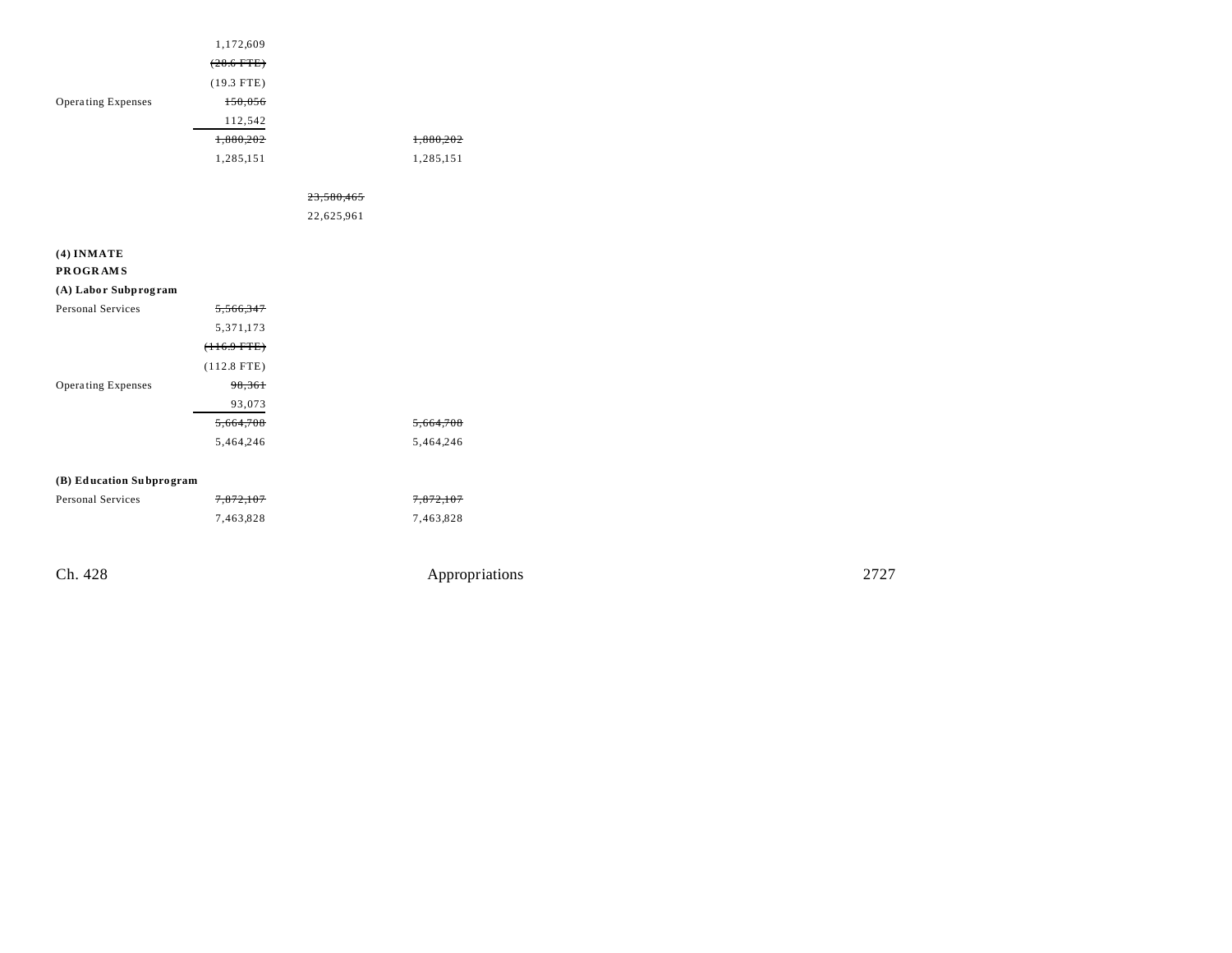|                                  |                           |              | <b>APPROPRIATION FROM</b>      |                                                |                      |                                       |                         |
|----------------------------------|---------------------------|--------------|--------------------------------|------------------------------------------------|----------------------|---------------------------------------|-------------------------|
|                                  | ITEM &<br><b>SUBTOTAL</b> | <b>TOTAL</b> | <b>GENERAL</b><br><b>FUND</b>  | <b>GENERAL</b><br><b>FUND</b><br><b>EXEMPT</b> | CASH<br><b>FUNDS</b> | CASH<br><b>FUNDS</b><br><b>EXEMPT</b> | FEDERAL<br><b>FUNDS</b> |
|                                  | \$                        | \$           | \$                             | \$                                             | \$                   | \$                                    | \$                      |
|                                  |                           |              | $(+56.5$ FTE)<br>$(148.4$ FTE) |                                                |                      |                                       |                         |
| <b>Operating Expenses</b>        | 1,101,690                 |              |                                |                                                | 580,800 <sup>a</sup> | 520,890 <sup>b</sup>                  |                         |
|                                  | 1,103,622                 |              | 1,932                          |                                                |                      |                                       |                         |
| <b>Contract Services</b>         | 8,023,372                 |              | 8,023,372                      |                                                |                      |                                       |                         |
|                                  | 4,137,686                 |              | 3,137,686                      |                                                |                      | $1,000,000^{\circ}$                   |                         |
| <b>Education Grants</b>          | <del>112,287</del>        |              |                                |                                                |                      | $H2,287(T)^c$                         |                         |
|                                  | 276,903                   |              |                                |                                                |                      | $276,903(T)^c$                        |                         |
|                                  |                           |              |                                |                                                |                      | $(1.0$ FTE)                           |                         |
| Vocational Grants                | 630,930                   |              |                                |                                                |                      | $130,000(T)^d$                        | 500,930                 |
|                                  | 615,540                   |              |                                |                                                |                      | $47,966(T)^d$                         | 567,574                 |
| <b>Indirect Costs Recoveries</b> | 3,547                     |              |                                |                                                |                      |                                       | 3,547                   |
|                                  | 17,743,933                |              |                                |                                                |                      |                                       |                         |
|                                  | 13,601,126                |              |                                |                                                |                      |                                       |                         |

<sup>a</sup> This amount shall be from sales revenues earned by vocational programs.

<sup>b</sup> Of this amount, \$433,890 shall be from sales revenues earned by the Canteen Operation and \$87,000 shall be from sales revenues earned by vocational programs for products and services sold to other government agencies.

This amount shall be from federal funds appropriated to the Department of Education.

d This amount shall be from federal funds appropriated to the Sta te Board for Community Colleges and Occupationa l Education Sta te System Community Colleges.

e THIS AMOUNT SHALL BE FROM SALES REVENUES EARNED BY THE CANTEEN OPERATION.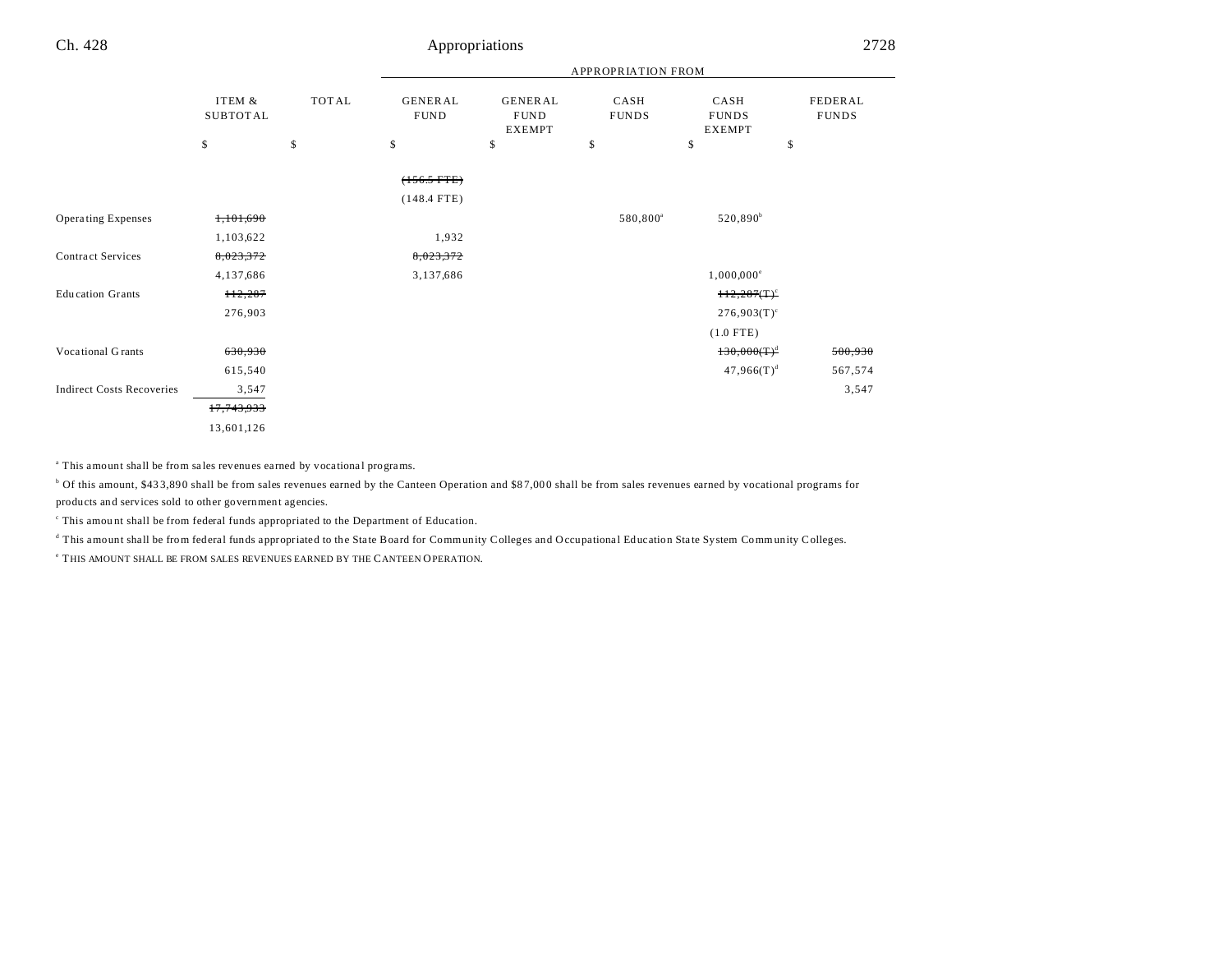## (C) Recreation Subprogram

| Personal Services         | 5,608,165 | 5,608,165     |                  |
|---------------------------|-----------|---------------|------------------|
|                           | 5,434,590 | 5,434,590     |                  |
|                           |           | $(+23.3$ FTE) |                  |
|                           |           | $(119.5$ FTE) |                  |
| <b>Operating Expenses</b> | 70,425    |               | $70,425^{\circ}$ |
|                           | 70,845    | 420           |                  |
| <b>Contract Services</b>  | 235,610   | 235,610       |                  |
|                           | 227,349   | 227,349       |                  |
|                           | 5,914,200 |               |                  |
|                           | 5,732,784 |               |                  |

<sup>a</sup> This amount shall be from sales revenues earned by the Canteen Operation.

| (D) Drug and Alcohol Treatment Subprogram |                    |                |                   |                  |  |
|-------------------------------------------|--------------------|----------------|-------------------|------------------|--|
| Personal Services                         | 245,433            | 245,433        |                   |                  |  |
|                                           | 209,007            | 209,007        |                   |                  |  |
|                                           |                    | $(4.0$ FTE)    |                   |                  |  |
|                                           |                    | $(3.8$ FTE)    |                   |                  |  |
| Alcohol Treatment                         |                    |                |                   |                  |  |
| Program <sup>13</sup>                     | <del>777,559</del> | 677,559        |                   | $100,000(T)^{a}$ |  |
|                                           | 753,802            | 653,802        |                   |                  |  |
| Drug Treatment Program <sup>13</sup>      | 596,820            | 184,213        | $312,607^b$       | $100,000(T)^{a}$ |  |
|                                           | 590,361            | 177,754        |                   |                  |  |
| Drug Offender Surcharge                   |                    |                |                   |                  |  |
| Program                                   | 462,154            |                | $319.795^{\circ}$ | $142,359(T)^c$   |  |
|                                           |                    |                |                   |                  |  |
| Ch. 428                                   |                    | Appropriations |                   |                  |  |
|                                           |                    |                |                   |                  |  |

2729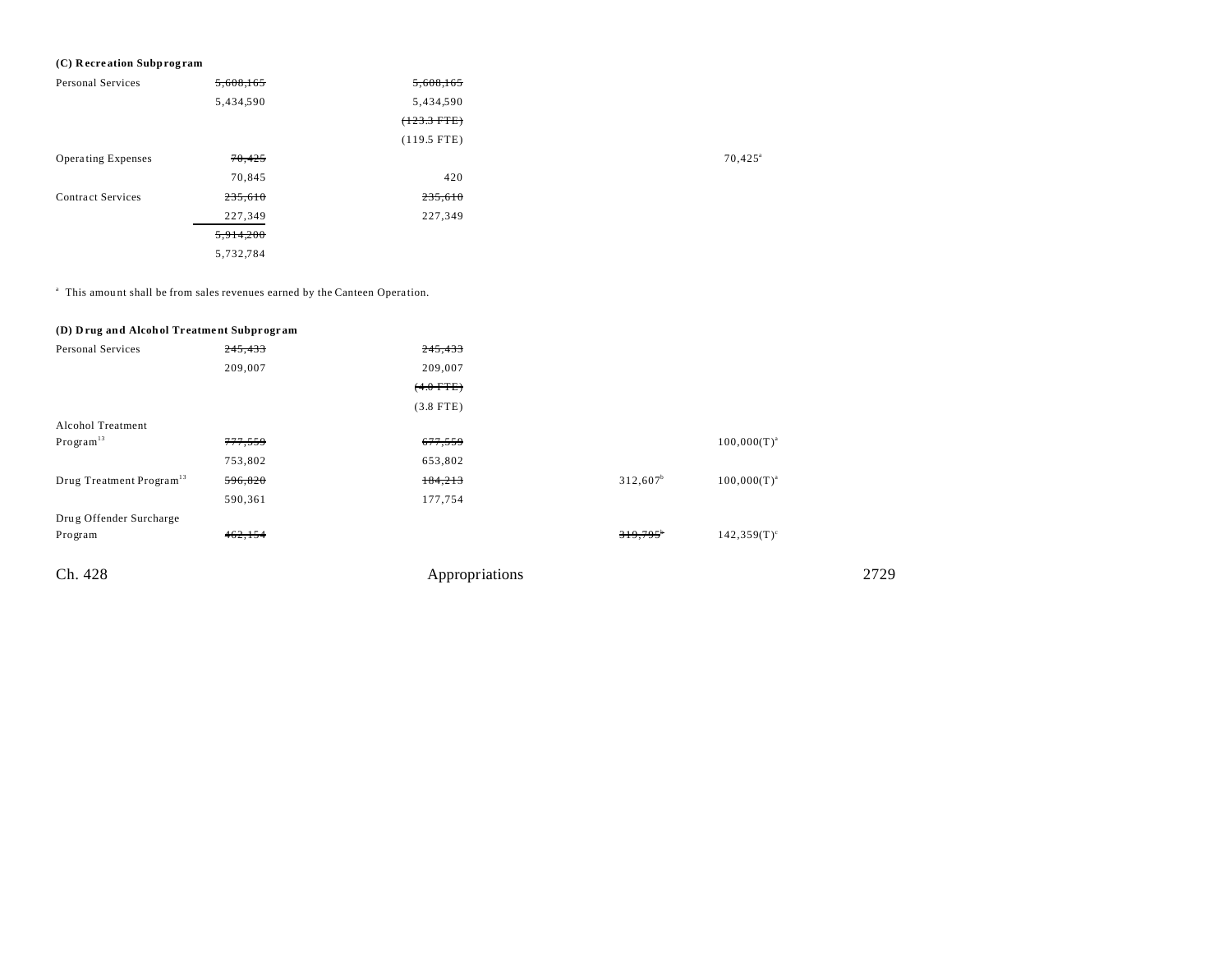#### APPROPRIATION FROM ITEM & SUBTOT AL TOT AL GENER AL FUND GENER AL FUND EXEMPT CASH FUNDS CASH FUNDS EXEMPT FEDERAL FUNDS  $\texttt{s} \hspace{1.5em} \texttt{s} \hspace{1.5em} \texttt{s} \hspace{1.5em} \texttt{s} \hspace{1.5em} \texttt{s} \hspace{1.5em} \texttt{s} \hspace{1.5em} \texttt{s} \hspace{1.5em} \texttt{s} \hspace{1.5em} \texttt{s} \hspace{1.5em} \texttt{s}$ Ch. 428 Appropriations 2730 481,518 339,159<sup>b</sup> Contract Services 4,385,525 4,385,525 3,762,015 3,762,015 Treatment Grants  $991,140$   $991,140$   $991,140$   $991,140$   $991,140$   $991,140$   $991,140$   $991,140$   $991,140$   $991,140$   $991,140$   $991,140$   $991,140$   $991,140$   $991,140$   $991,140$   $91,140$   $91,140$   $91,140$   $91,140$   $91,140$

 $1,417,101$  (T)<sup>c</sup>  $1,417,101$  (T)<sup>c</sup>

7,458,631 7,213,804

a These amou nts shall be from the Department of Human Services, Office of Behavioral Health and Hou sing, Alcohol and Drug Abuse Division.

b These amounts shall be from the Drug Offender Surcharge Fund pursuant to Section 18-19-103(4), C.R.S.

These amounts shall be from federal funds appropriated to the Department of Public Safety, Division of Criminal Justice.

#### **(E) Sex O ffender Tre atment Subpro gram**

| Personal Services         | 2,000,102 | 1,971,291    | 28,811 <sup>ª</sup> |
|---------------------------|-----------|--------------|---------------------|
|                           | 1,894,124 | 1,865,313    |                     |
|                           |           | $(40.6$ FTE) | $(1.0$ FTE)         |
|                           |           | $(38.4$ FTE) |                     |
| <b>Operating Expenses</b> | 318,130   | 317,630      | 500 <sup>a</sup>    |
|                           | 251,054   | 250,554      |                     |
| Polygraph Testing         | 151,466   | 151,466      |                     |
|                           | 93.323    | 93,323       |                     |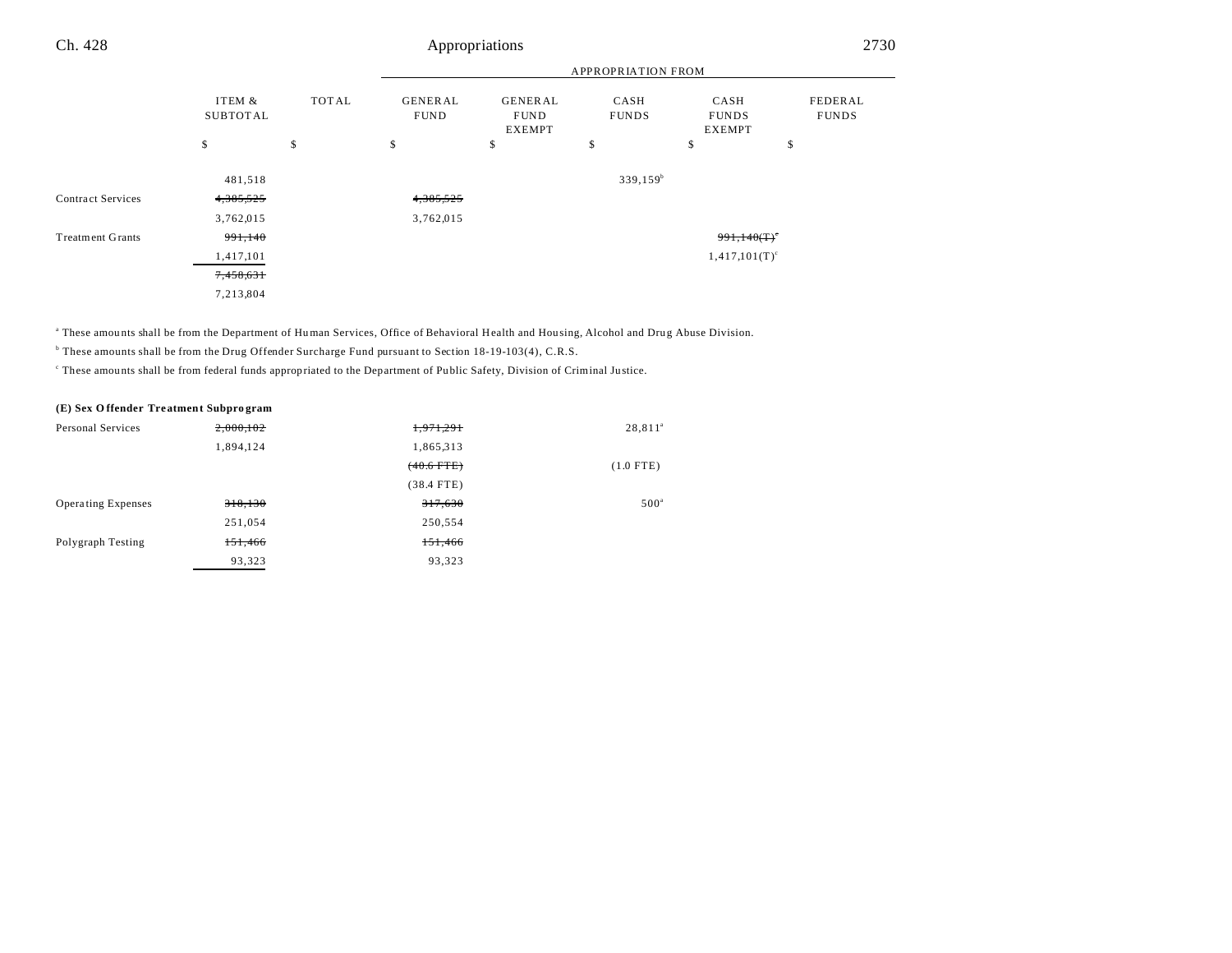## 2,469,698

2,238,501

a These amou nts shall be from the Sex Offender Surcharge Fund.

#### **(F) Volunteers Subpro gram**

| Personal Services         | 429,252     |                         |
|---------------------------|-------------|-------------------------|
|                           | $(9.0$ FTE) |                         |
| <b>Operating Expenses</b> | 17,912      |                         |
|                           | 447,164     | $447, 164$ <sup>a</sup> |

<sup>a</sup> This amount shall be from sales revenues earned by the Canteen Operation.

## **(G) Community Reinteg ration Subprog ram<sup>14</sup>**

| Personal Services         | 454,056 | 454,056        |         |      |
|---------------------------|---------|----------------|---------|------|
|                           | 429,646 | 429,646        |         |      |
|                           |         | $(13.0$ FTE)   |         |      |
|                           |         | $(12.3$ FTE)   |         |      |
| <b>Operating Expenses</b> | 29,388  | 29,388         |         |      |
|                           | 27,808  | 27,808         |         |      |
| Offender Emergency        |         |                |         |      |
| Assistance                | 90,000  | 90,000         |         |      |
|                           | 86,844  | 86,844         |         |      |
| <b>Contract Services</b>  | 184,676 | 184,676        |         |      |
|                           | 178,201 | 178,201        |         |      |
| Offender Re-employment    |         |                |         |      |
| Center $15$               | 531,020 |                | 531,020 |      |
| Ch. 428                   |         | Appropriations |         | 2731 |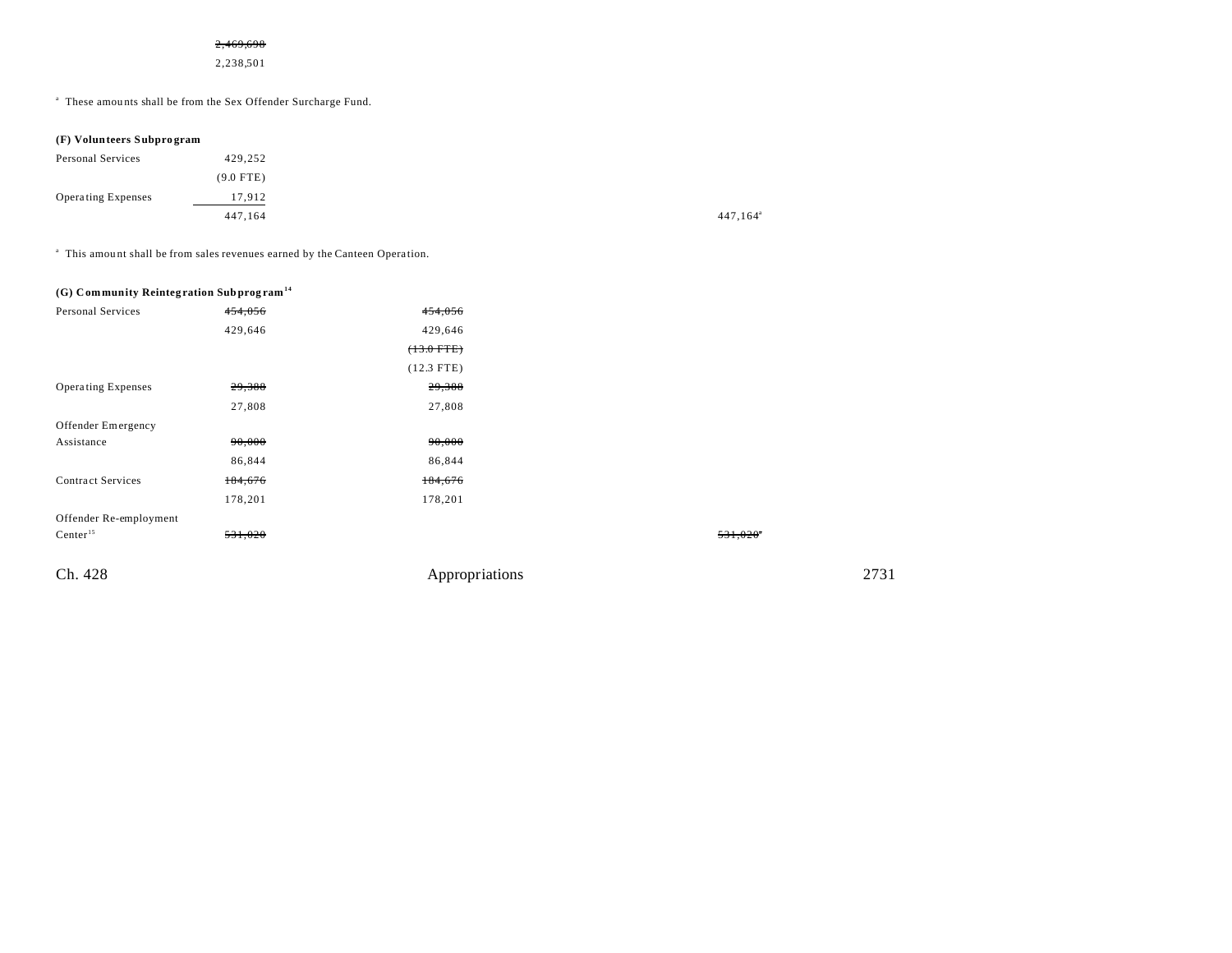|           |                                     |              | <b>APPROPRIATION FROM</b>     |                                         |                      |                                     |                         |
|-----------|-------------------------------------|--------------|-------------------------------|-----------------------------------------|----------------------|-------------------------------------|-------------------------|
|           | ITEM &<br>SUBTOTAL                  | <b>TOTAL</b> | <b>GENERAL</b><br><b>FUND</b> | GENERAL<br><b>FUND</b><br><b>EXEMPT</b> | CASH<br><b>FUNDS</b> | CASH<br><b>FUNDS</b><br>EXEMPT      | FEDERAL<br><b>FUNDS</b> |
|           | \$                                  | \$           | \$                            | \$                                      | \$                   | \$                                  | \$                      |
|           | 910,623                             |              |                               |                                         |                      | 553,623 <sup>a</sup><br>$(1.0$ FTE) | $357,000^{\rm b}$       |
|           |                                     |              |                               |                                         |                      |                                     | $(2.0$ FTE)             |
| Dress Out | 518,585<br>1,807,725<br>2, 151, 707 |              | 518,585                       |                                         |                      |                                     |                         |

<sup>a</sup> Of this amount, \$250,000(T) shall be from the federal Welfare-to-Work Block Grant in the Department of Labor and Employment, <del>\$216,020(T)</del> \$238,623(T) shall be from a Federal Drug Control and System Improvement Grant in the Department of Public Safety, Division of Criminal Justice, and \$65,000 shall be from gifts, grants, and donations.

b THIS AMOUNT SHALL BE FROM THE U.S. DEPARTMENT OF JUSTICE, OFFICE OF JUSTICE PROGRAMS, SERIOUS AND VIOLENT OFFENDER: RE-ENTRY INITIATIVE FEDERAL GRANT.

# 41,506,059

36,849,332

| (5) COMMUNITY SERVICES |                        |
|------------------------|------------------------|
| $(A)$ Parole           |                        |
| Personal Services      | 5.683.206              |
|                        | 5.483.934              |
|                        | <del>(111.6 FTE)</del> |
|                        | $(107.7$ FTE)          |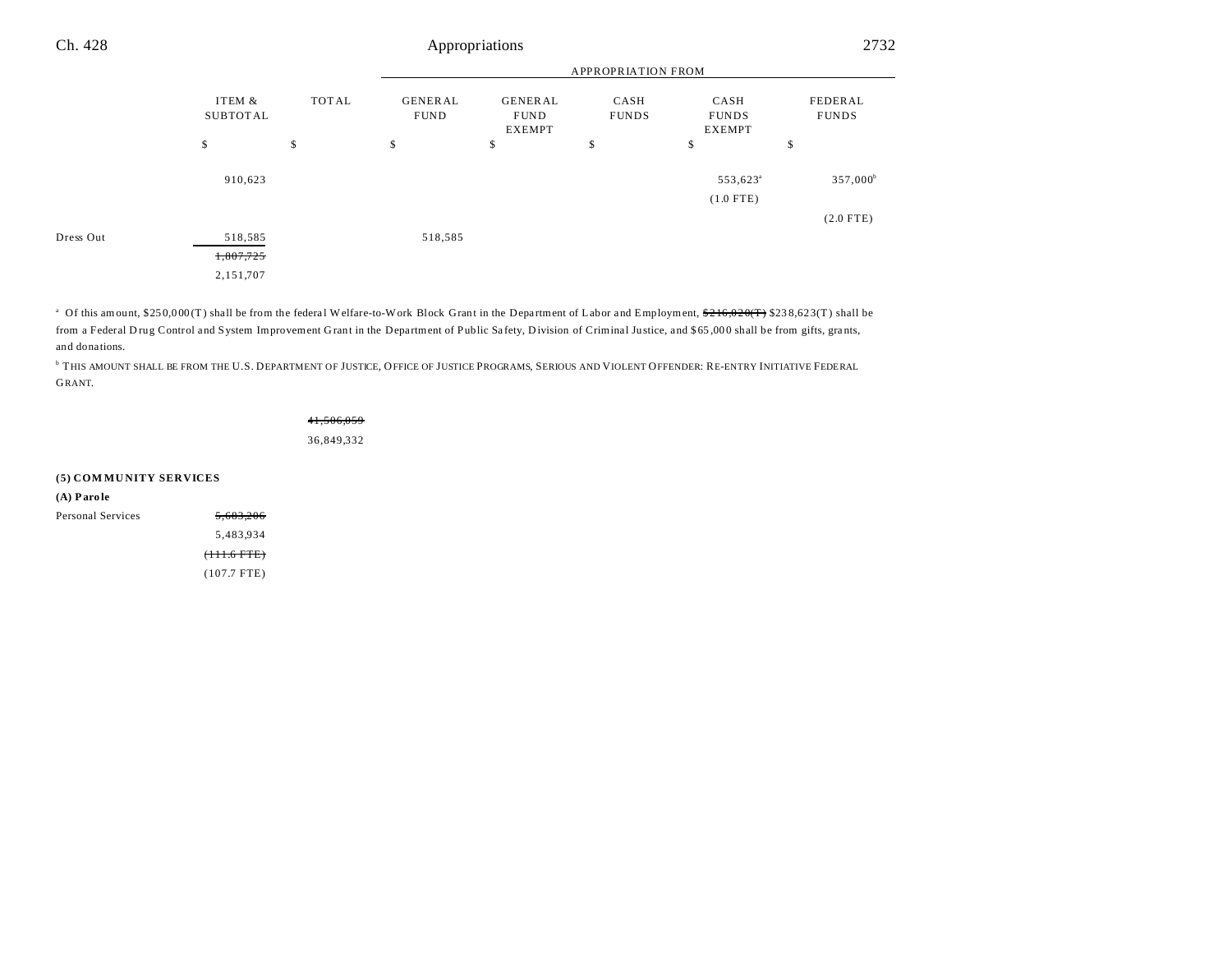| <b>Operating Expenses</b> | 677.210   |           |
|---------------------------|-----------|-----------|
|                           | 640,803   |           |
| Administrative Law Judge  |           |           |
| Services                  | 6,874     |           |
|                           | 16,844    |           |
| Contract Services         | 434,211   |           |
|                           | 418,986   |           |
| Start-up Costs            | 142,045   |           |
|                           | 6.943.546 | 6.943.546 |
|                           | 6,702,612 | 6,702,612 |
|                           |           |           |

# **(B) Par ole Intensive Superv ision Subpr ogr am**<sup>16</sup>

| Personal Services         | <del>2,252,137</del> |  |
|---------------------------|----------------------|--|
|                           | 2,173,170            |  |
|                           | $(48.6$ FTE)         |  |
|                           | $(46.9$ FTE)         |  |
| <b>Operating Expenses</b> | 281,709              |  |
|                           | 266,564              |  |
| Contract Services         | 867,639              |  |
|                           | 837,217              |  |
| Non-residential Services  | 668,832              |  |
|                           | 645,381              |  |
| Home Detention            | 73,000               |  |
|                           | 70,440               |  |
| Start-up Costs            | 55,960               |  |
|                           |                      |  |

Ch. 428 Appropriations 2733

4,199,277 4,199,277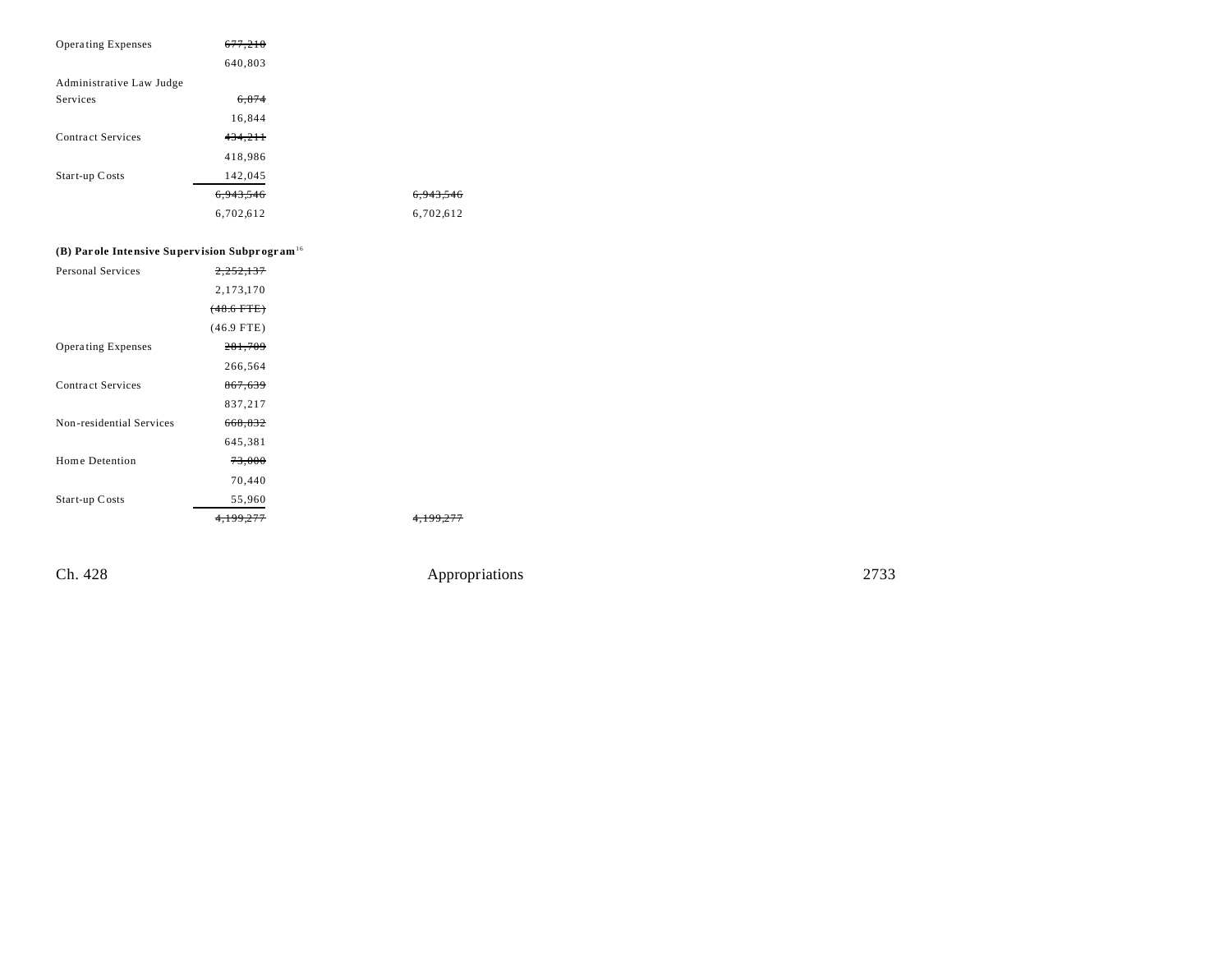|                                                              |                           |              | APPROPRIATION FROM            |                                                |                      |                                       |    |  |
|--------------------------------------------------------------|---------------------------|--------------|-------------------------------|------------------------------------------------|----------------------|---------------------------------------|----|--|
|                                                              | ITEM &<br><b>SUBTOTAL</b> | <b>TOTAL</b> | <b>GENERAL</b><br><b>FUND</b> | <b>GENERAL</b><br><b>FUND</b><br><b>EXEMPT</b> | CASH<br><b>FUNDS</b> | CASH<br><b>FUNDS</b><br><b>EXEMPT</b> |    |  |
|                                                              | \$                        | \$           | \$                            | \$                                             | \$                   | \$                                    | \$ |  |
|                                                              | 4,048,732                 |              | 4,048,732                     |                                                |                      |                                       |    |  |
| (C) Community Intensive Supervision Subprogram <sup>16</sup> |                           |              |                               |                                                |                      |                                       |    |  |
| Personal Services                                            | 2,295,534                 |              |                               |                                                |                      |                                       |    |  |
|                                                              | 2,215,045                 |              |                               |                                                |                      |                                       |    |  |
|                                                              | $(48.5$ FTE)              |              |                               |                                                |                      |                                       |    |  |
|                                                              | $(46.8$ FTE)              |              |                               |                                                |                      |                                       |    |  |
| Operating Expenses                                           | 484,381                   |              |                               |                                                |                      |                                       |    |  |
|                                                              | 458,340                   |              |                               |                                                |                      |                                       |    |  |
| <b>Contract Services</b>                                     | 2,889,988                 |              |                               |                                                |                      |                                       |    |  |
|                                                              | 2,788,656                 |              |                               |                                                |                      |                                       |    |  |
|                                                              | 5,669,903                 |              | 5,669,903                     |                                                |                      |                                       |    |  |
|                                                              | 5,462,041                 |              | 5,462,041                     |                                                |                      |                                       |    |  |
| (D) Community Supervision Subprogram                         |                           |              |                               |                                                |                      |                                       |    |  |
| (1) Community                                                |                           |              |                               |                                                |                      |                                       |    |  |
| Supervision                                                  |                           |              |                               |                                                |                      |                                       |    |  |
| Personal Services                                            | 1,609,924                 |              | 1,609,924                     |                                                |                      |                                       |    |  |
|                                                              | 1,553,475                 |              | 1,553,475                     |                                                |                      |                                       |    |  |
|                                                              |                           |              | $(30.5 \text{ FTE})$          |                                                |                      |                                       |    |  |

(29.4 FTE)

FEDERAL FUNDS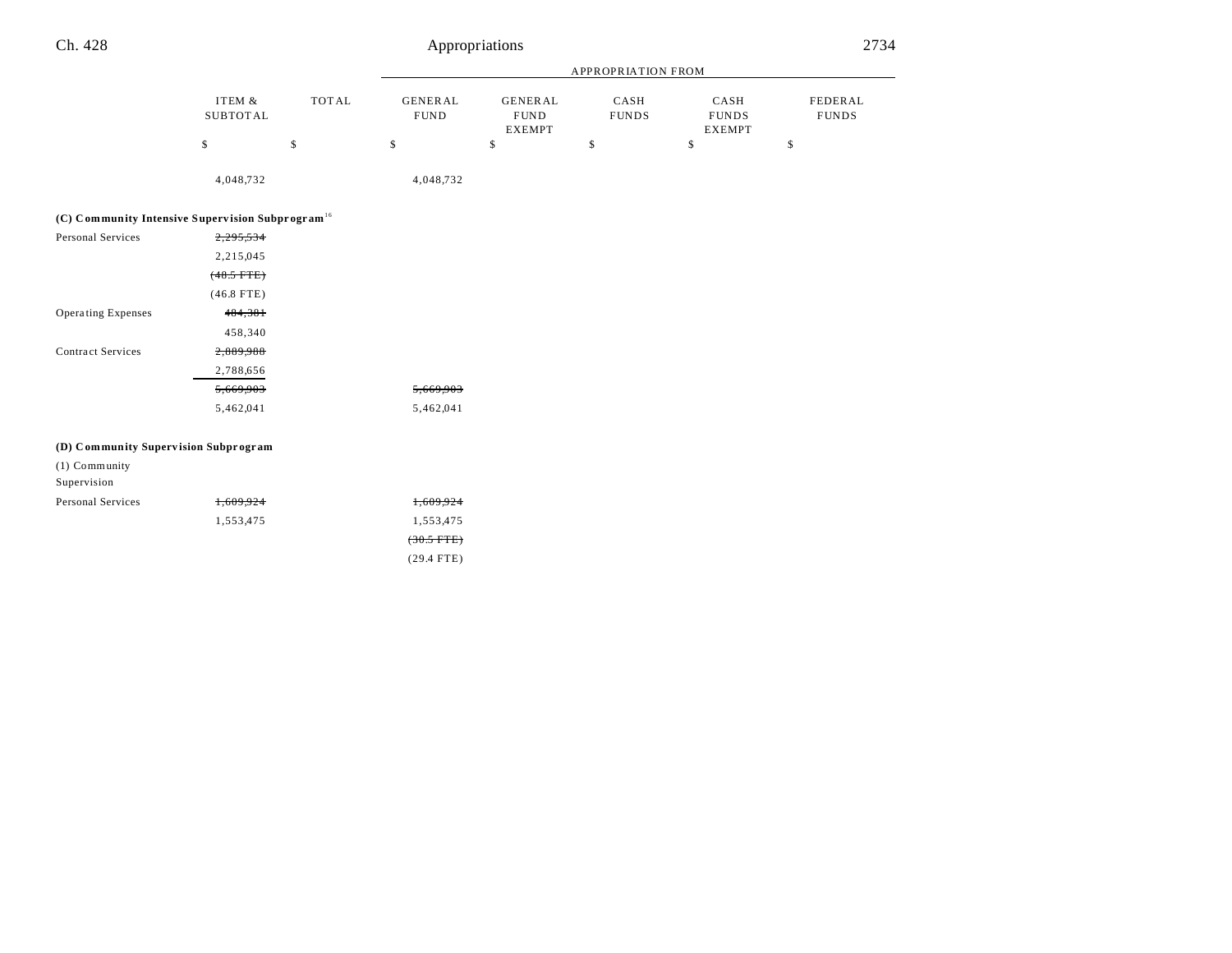| <b>Operating Expenses</b>    | 74,089    | 74,089  |                          |
|------------------------------|-----------|---------|--------------------------|
|                              | 70,106    | 70,106  |                          |
| Community Mental Health      |           |         |                          |
| Services                     | 372,085   | 372,085 |                          |
|                              | 359,038   | 359,038 |                          |
| Contract Services for High   |           |         |                          |
| Risk Offenders               | 197,986   | 197,986 |                          |
|                              | 191,044   | 191,044 |                          |
| Contract Services for        |           |         |                          |
| <b>Fugitive Returns</b>      | 32,475    |         | $32,475(T)^{a}$          |
| <b>COMMUNITY CORRECTIONS</b> |           |         |                          |
| <b>GRANT</b>                 | 37,002    |         | $37,002(T)$ <sup>b</sup> |
|                              | 2,286,559 |         |                          |
|                              | 2,243,140 |         |                          |

<sup>a</sup> This amount shall be from the Department of Public Safety, Division of Criminal Justice.

b THIS AMOUNT SHALL BE FROM THE DEPARTMENT OF PUBLIC SAFETY, DIVISION OF CRIMINAL JUSTICE FOR THE COMMUNITY TRANSITIONAL SEX OFFENDER PROGRAM.

| (2) Youthful Offender System Aftercare |                      |  |  |  |
|----------------------------------------|----------------------|--|--|--|
| Personal Services                      | <del>511.817</del>   |  |  |  |
|                                        | 493,871              |  |  |  |
|                                        | $(10.0 \text{ FTE})$ |  |  |  |
|                                        | $(9.6$ FTE)          |  |  |  |
| <b>Operating Expenses</b>              | 149,739              |  |  |  |
|                                        | 141,689              |  |  |  |
| Contract Services                      | 1,225,706            |  |  |  |
|                                        | 1,182,729            |  |  |  |
|                                        |                      |  |  |  |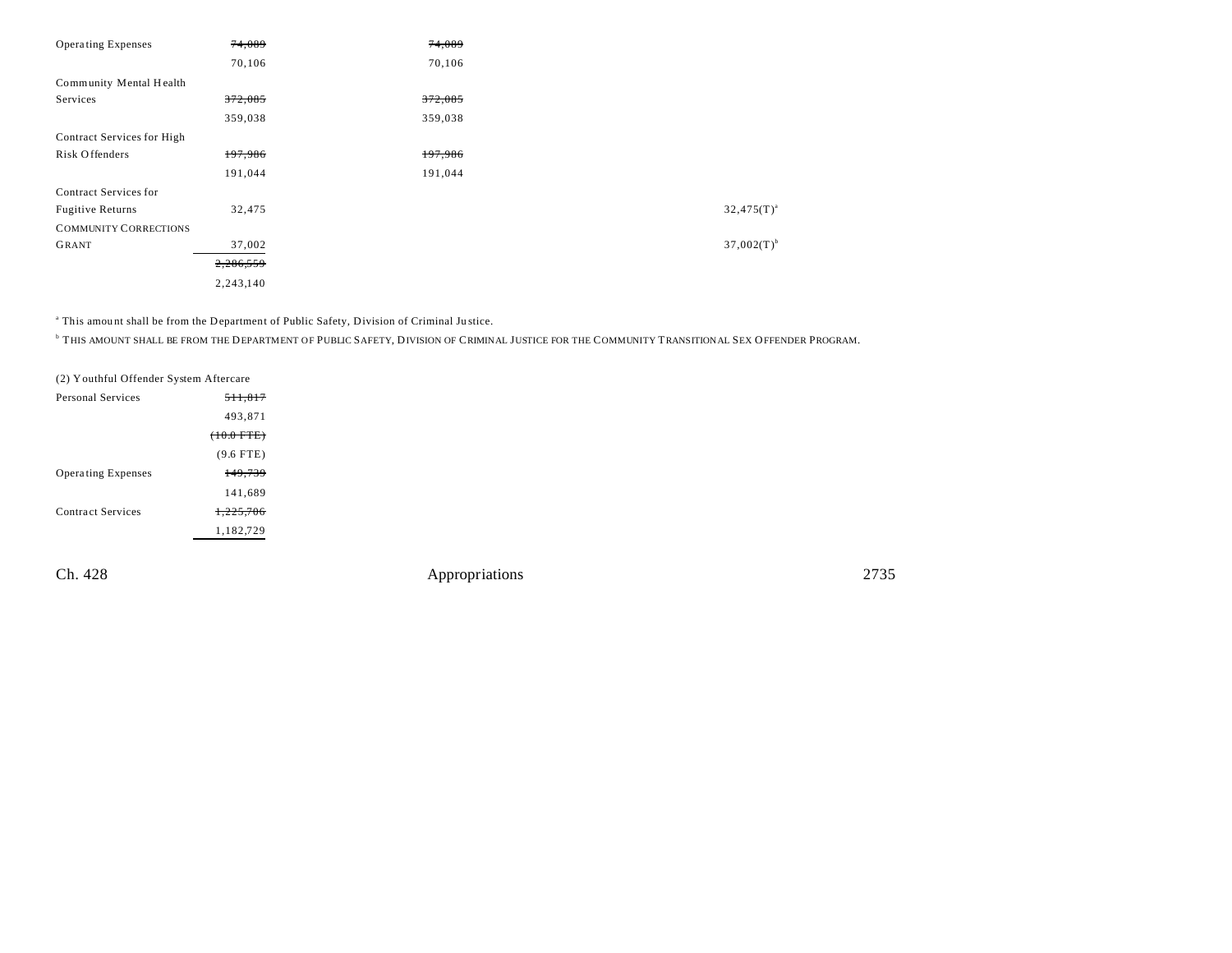|                                |                    |              | <b>APPROPRIATION FROM</b>     |                                                |                      |                                       |                         |  |
|--------------------------------|--------------------|--------------|-------------------------------|------------------------------------------------|----------------------|---------------------------------------|-------------------------|--|
|                                | ITEM &<br>SUBTOTAL | <b>TOTAL</b> | <b>GENERAL</b><br><b>FUND</b> | <b>GENERAL</b><br><b>FUND</b><br><b>EXEMPT</b> | CASH<br><b>FUNDS</b> | CASH<br><b>FUNDS</b><br><b>EXEMPT</b> | FEDERAL<br><b>FUNDS</b> |  |
|                                | \$                 | $\$$         | \$                            | \$                                             | \$                   | \$                                    | \$                      |  |
|                                | 1,887,262          |              | 1,887,262                     |                                                |                      |                                       |                         |  |
|                                | 1,818,289          |              | 1,818,289                     |                                                |                      |                                       |                         |  |
|                                |                    | 20,986,547   |                               |                                                |                      |                                       |                         |  |
|                                |                    | 20,274,814   |                               |                                                |                      |                                       |                         |  |
| (6) PAROLE BOARD <sup>17</sup> |                    |              |                               |                                                |                      |                                       |                         |  |
| Personal Services              | 880,453            |              |                               |                                                |                      |                                       |                         |  |
|                                | $(13.5$ FTE)       |              |                               |                                                |                      |                                       |                         |  |
| Operating Expenses             | 98,811             |              |                               |                                                |                      |                                       |                         |  |
| <b>Contract Services</b>       | 6,692              |              |                               |                                                |                      |                                       |                         |  |
|                                |                    | 985,956      | 985,956                       |                                                |                      |                                       |                         |  |

## **(7) CORRECTIONAL INDUSTRIES**

| Personal Services               | 9,037,280     |  |  |
|---------------------------------|---------------|--|--|
|                                 | $(185.0$ FTE) |  |  |
| <b>Operating Expenses</b>       | 6,735,295     |  |  |
| Raw Materials                   | 22,633,626    |  |  |
| Inmate Pay                      | 2.244.702     |  |  |
| Capital Outlay                  | 1,406,200     |  |  |
| <b>Indirect Cost Assessment</b> | 557,255       |  |  |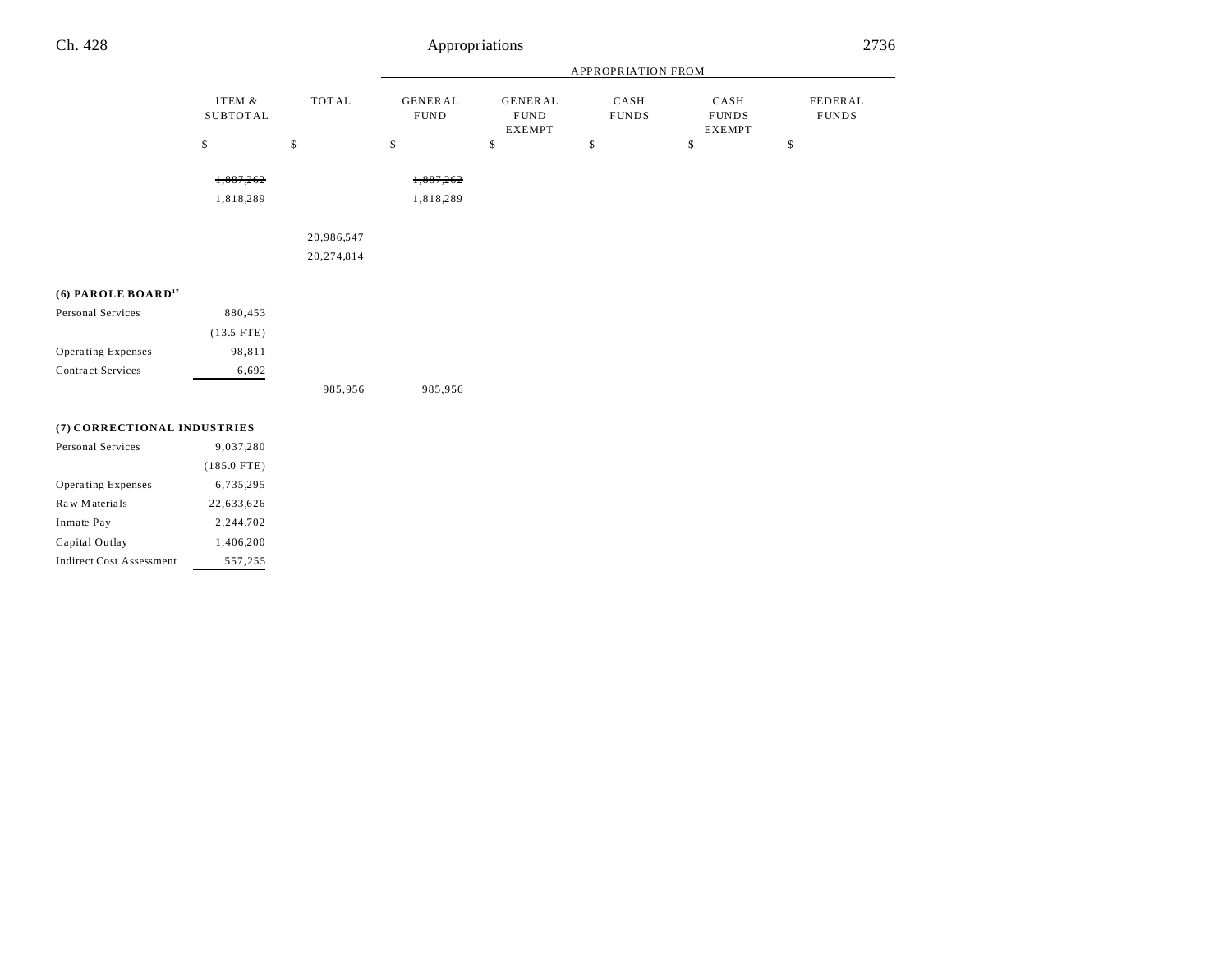42,614,358 42,614,358 42,614,358 42,614,358 42,614,358 42,614,358 42,614,358 42,614,358 42,614,358 42,614,358 42,614,358 42,614,358 42,614,358 42,614,358 42,614,358 42,614,358 42,614,358 42,614,358 42,614,358 42,614,358 42

<sup>a</sup> Of this amount, \$22,622,951(T) is estimated to be from sales to other state agencies, \$9,817,554 estimated to be from sales to non-state entities, \$10,023,853(T) is estimated to be from the Department of Revenue for the purchase of license plates, and \$1 50,0 00 is estimated to be from the Land Improvement Fund.

#### **(8) CANTEEN OPERATION**

| Personal Services         | 1,149,721    |            |            |
|---------------------------|--------------|------------|------------|
|                           | $(25.7$ FTE) |            |            |
| <b>Operating Expenses</b> | 10,679,580   |            |            |
| Inmate Pay                | 34,986       |            |            |
| Indirect Cost Assessment  | 84,052       |            |            |
|                           |              | 11,948,339 | 11,948,339 |

<sup>a</sup> This amount shall be from sales revenues earned by the Canteen Operation.

#### **TOTALS PART II**

| $(CORRECTIONS)^{5,6}$ | <del>\$561.361.744</del> | <del>\$493.457.102</del> * | \$2.882.583"             | \$60.454.913 <sup>b</sup> | <del>\$4.567.146</del> |
|-----------------------|--------------------------|----------------------------|--------------------------|---------------------------|------------------------|
|                       | \$548.439.631            | \$478.389.968 <sup>a</sup> | \$2.896.441 <sup>b</sup> | $$62.028.042^b$           | \$5,125,180            |

<sup>a</sup> Of this amount, \$14,711 is exempt from the statutory limit on General Fund appropriations pursuant to Section 24-75-201.1 (1)(a)(III)(A), C.R.S.

<sup>b</sup> Of these amounts,  $$35,456,636$  \$36,158,545 contains a (T) notation.

**FOOTNOTES** -- The following statements are referenced to the numbered footnotes throughout section 2.

5 (Governor lined through this provision. See L. 2002, p. 3034.)

6 All Departments, Totals -- The General Assembly requests that copies of all reports requested in other footnotes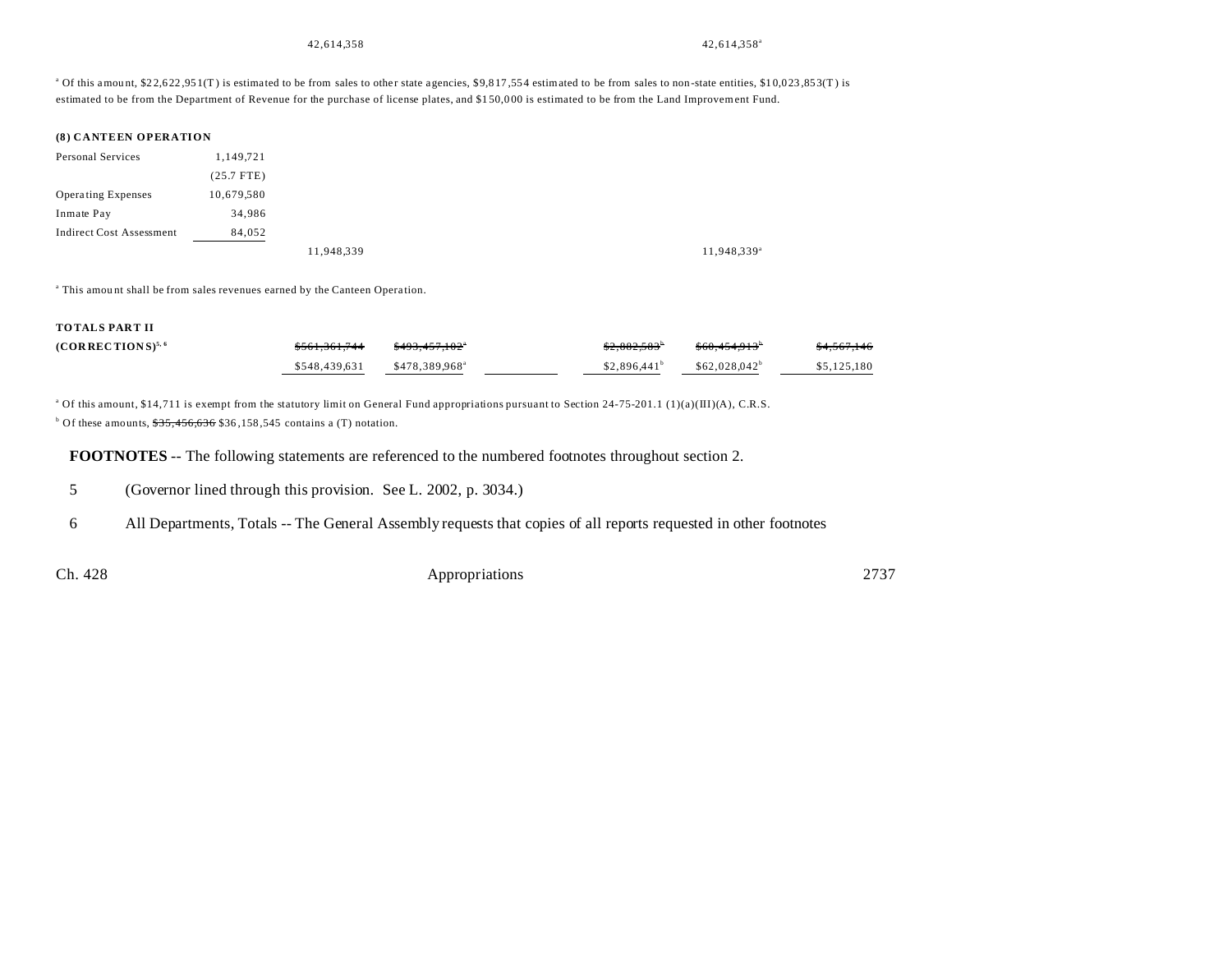contained in this act be delivered to the Joint Budget Committee and the majority and minority leadership in each house of the General Assembly. Each principal department of the state shall produce its rules in an electronic format that is suitable for public access through electronic means. Such rules in such format shall be submitted to the Office of Legislative Legal Services for publishing on the Internet. It is the intent of the General Assembly that this be done within existing resources.

- 7 (Governor lined through this provision. See L. 2002, p. 3035.)
- 9 (Governor lined through this provision. See L. 2002, p. 3036.)
- 10 (Governor lined through this provision. See L. 2002, p. 3034.)
- 11 Department of Corrections, Institutions, Medical Services Subprogram -- The Department of Corrections is requested to provide a report to the Joint Budget Committee that outlines the Department's plan for managing Hepatitis C within the inmate population. The plan should include the Department's protocol for testing and treatment of Hepatitis C, the prevalence of Hepatitis C in the state's prison population, and the estimated cost of treating that population. The Department should submit the report to the Joint Budget Committee by November 1, 2002.
- 12 Department of Corrections, Support Services, Information Systems Subprogram; Department of Human Services, Office of Information Technology Services; and Division of Youth Corrections; Judicial Department, Courts Administration, Integrated Information Services; Department of Public Safety, Executive Director's Office, Colorado Integrated Criminal Justice Information System (CICJIS); and Colorado Bureau of Investigation, Colorado Crime Information Center (CCIC), -- The Department of Corrections, the Department of Human Services, the Judicial Department, the Department of Public Safety and the Colorado District Attorney's Council are requested to develop an update of a plan for consistent policies among all of the agencies for providing public access to criminal history information. The plan should address, but should not be limited to: (1) the pros and cons of bulk distributions of electronic criminal history data to private companies; (2) an update on the success of the Internet access to criminal records initiative; and (3) a uniform fee schedule for providing criminal history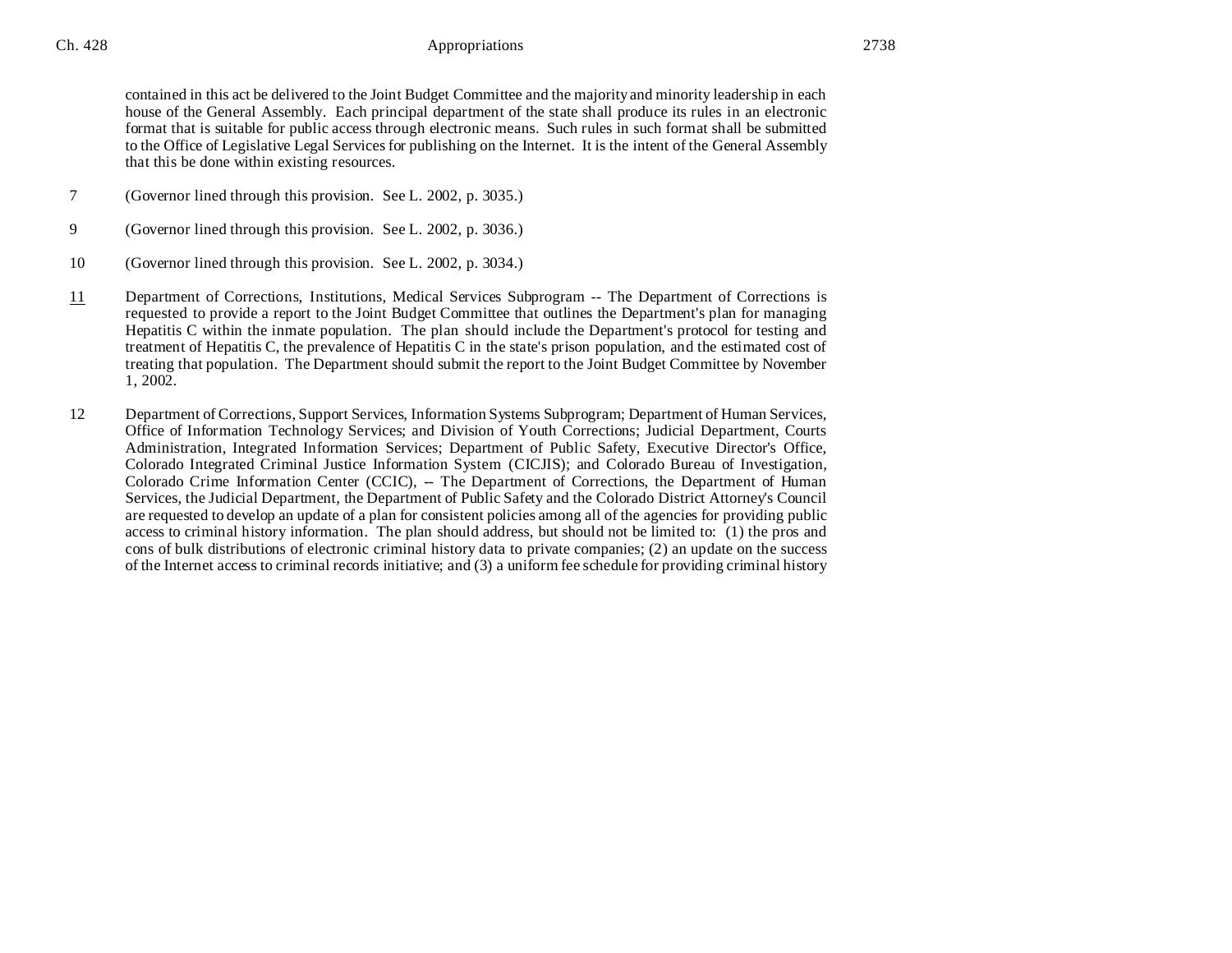information to the public that will be applied in a consistent manner by each of the justice agencies and that will include recovery of a reasonable portion of the costs associated with building and maintaining the information systems of the justice agencies pursuant to Section 24-72-205(4), C.R.S. The Department of Public Safety is requested to coordinate a report from said agencies to the Joint Budget Committee and the Judiciary Committees of the Senate and House of Representatives by October 1, 2002, summarizing the public access plan and proposing any legislative changes that may be needed to implement the plan.

- 13 Department of Corrections, Inmate Programs, Drug and Alcohol Treatment Subprogram, Alcohol Treatment Program; and Drug Treatment Program -- It is the intent of the General Assembly that the Department of Corrections be allowed to transfer funds, as necessary, between the alcohol treatment program line item and the drug treatment program line item. The Department is requested to report in its annual budget submission to the Joint Budget Committee the amounts transferred between these line items and the total expenditures for each program.
- 14 Department of Corrections, Inmate Programs, Community Reintegration Subprogram -- The Department is requested to track recidivism rates for the inmates provided assistance through this program for five years after release of an inmate. The Department is further requested to report, in their annual budget submission, a comparison of the recidivism rate of the inmates who are assisted through this program as compared to the overall recidivism rate for other inmates released from the Department.
- 15 (Governor lined through this provision. See L. 2002, p. 3036.)
- 16 (Governor lined through this provision. See L. 2002, p. 3037.)
- 17 (Governor lined through this provision. See L. 2002, p. 3037.)